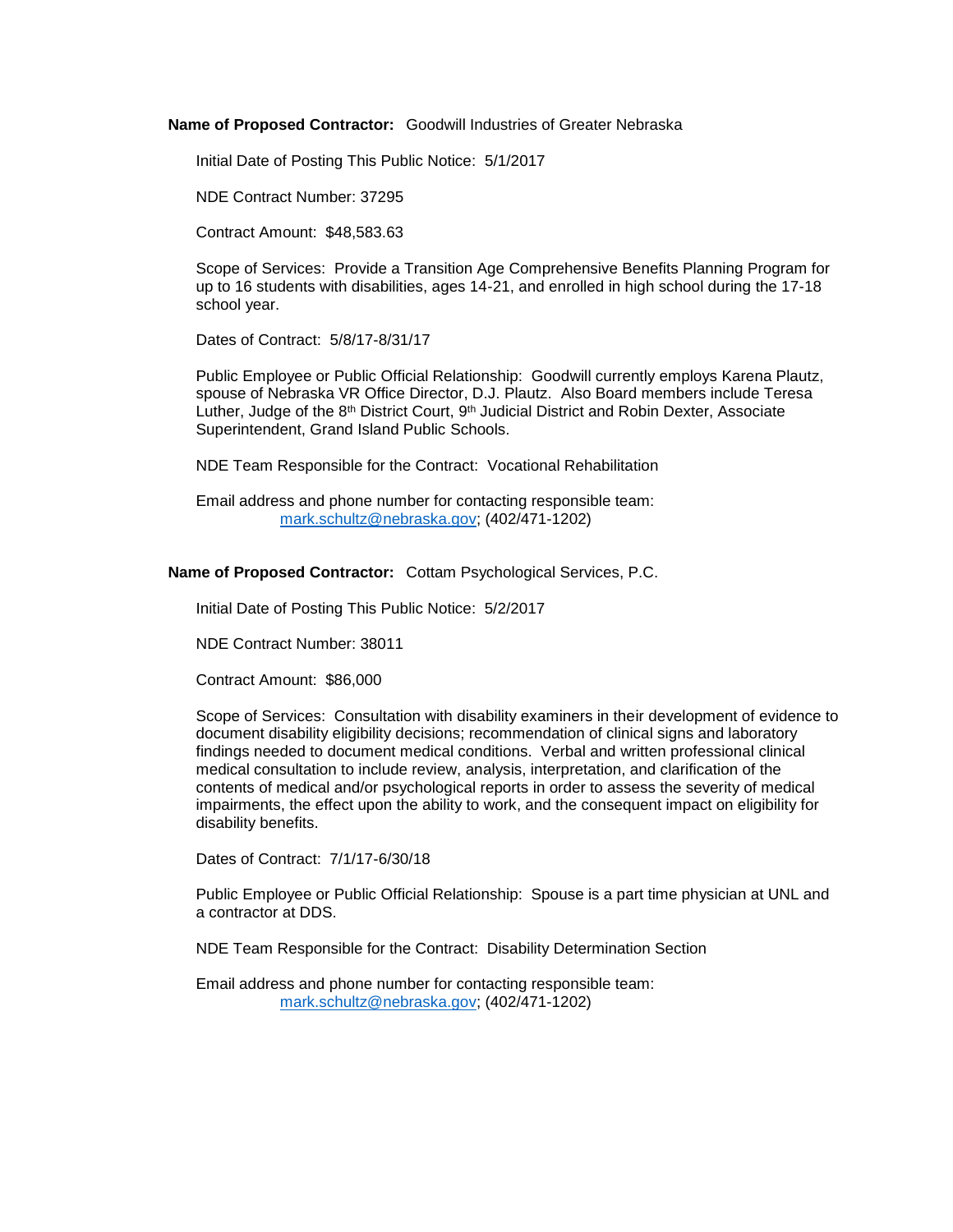## **Name of Proposed Contractor:** Arthur Weaver, D.O.

Initial Date of Posting This Public Notice: 5/2/2017

NDE Contract Number: 38023

Contract Amount: \$105,000

Scope of Services: Consultation with disability examiners in their development of evidence to document disability eligibility decisions; recommendation of clinical signs and laboratory findings needed to document medical conditions. Verbal and written professional clinical medical consultation to include review, analysis, interpretation, and clarification of the contents of medical and/or psychological reports in order to assess the severity of medical impairments, the effect upon the ability to work, and the consequent impact on eligibility for disability benefits.

Dates of Contract: 7/1/17-6/30/18

Public Employee or Public Official Relationship: Clinic Physician at UNL and spouse is a contractor at DDS.

NDE Team Responsible for the Contract: Disability Determination Section

Email address and phone number for contacting responsible team: [mark.schultz@nebraska.gov;](mailto:mark.schultz@nebraska.gov) (402/471-1202)

# **Name of Proposed Contractor:** Independence Rising

Initial Date of Posting This Public Notice: 5/3/2017

NDE Contract Number: 37277

Contract Amount: \$2,459.22

Scope of Services: Provide workplace readiness training to 10 students with disabilities, ages 14-21 and enrolled in high school during the 17-18 school year.

Dates of Contract: 5/8/17-8/31/17

Public Employee or Public Official Relationship: Board member, Chris Turner, is employed at Mid-Plains Community College in North Platte.

NDE Team Responsible for the Contract: Vocational Rehabilitation

Email address and phone number for contacting responsible team: [mark.schultz@nebraska.gov;](mailto:mark.schultz@nebraska.gov) (402/471-1202)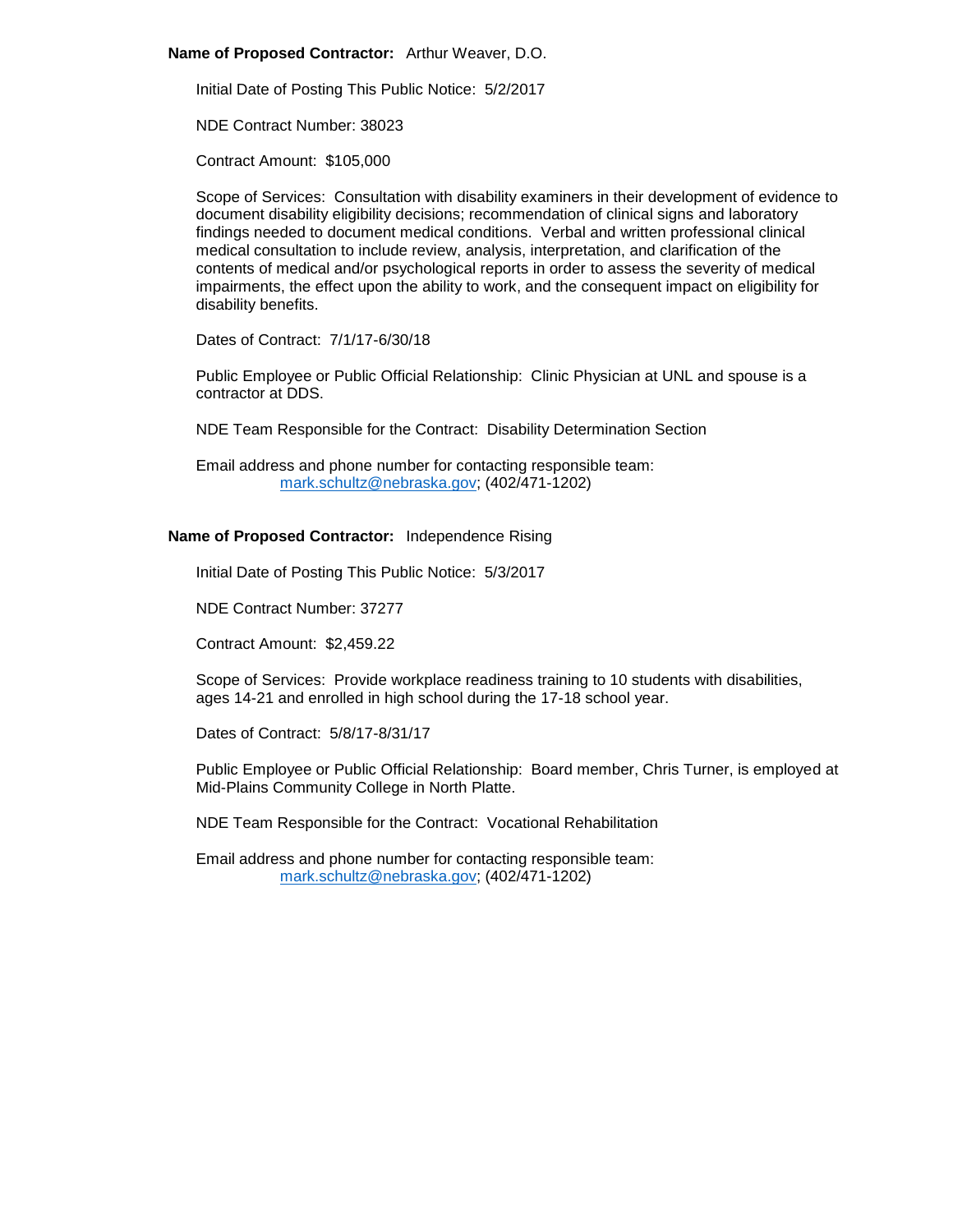#### **Name of Proposed Contractor:** Sue Herdt

Initial Date of Posting This Public Notice: 5/3/2017

NDE Contract Number: 37300

Contract Amount: \$6,000

Scope of Services: Participate in meetings and workshops to provide input into statewide testing.

Dates of Contract: 5/10/17-6/30/17

Public Employee or Public Official Relationship: Sue is a teacher/counselor/department head at Scottsbluff Public Schools.

NDE Team Responsible for the Contract: Assessment

Email address and phone number for contacting responsible team: [valorie.foy@nebraska.gov;](mailto:valorie.foy@nebraska.gov) (402/471-6469)

#### **Name of Proposed Contractor:** Shelley Erikson

Initial Date of Posting This Public Notice: 5/3/2017

NDE Contract Number: 37301

Contract Amount: \$6,000

Scope of Services: Participate in meetings and workshops to provide input into statewide testing.

Dates of Contract: 5/10/17-6/30/17

Public Employee or Public Official Relationship: Shelley is an employee of Omaha Public Schools.

NDE Team Responsible for the Contract: Assessment

Email address and phone number for contacting responsible team: [valorie.foy@nebraska.gov;](mailto:valorie.foy@nebraska.gov) (402/471-6469)

## **Name of Proposed Contractor:** James Harrington

Initial Date of Posting This Public Notice: 5/3/2017

NDE Contract Number: 37302

Contract Amount: \$6,000

Scope of Services: Participate in meetings and workshops to provide input into statewide testing.

Dates of Contract: 5/10/17-6/30/17

Public Employee or Public Official Relationship: James is Supervisor of Mathematics for Omaha Public Schools.

NDE Team Responsible for the Contract: Assessment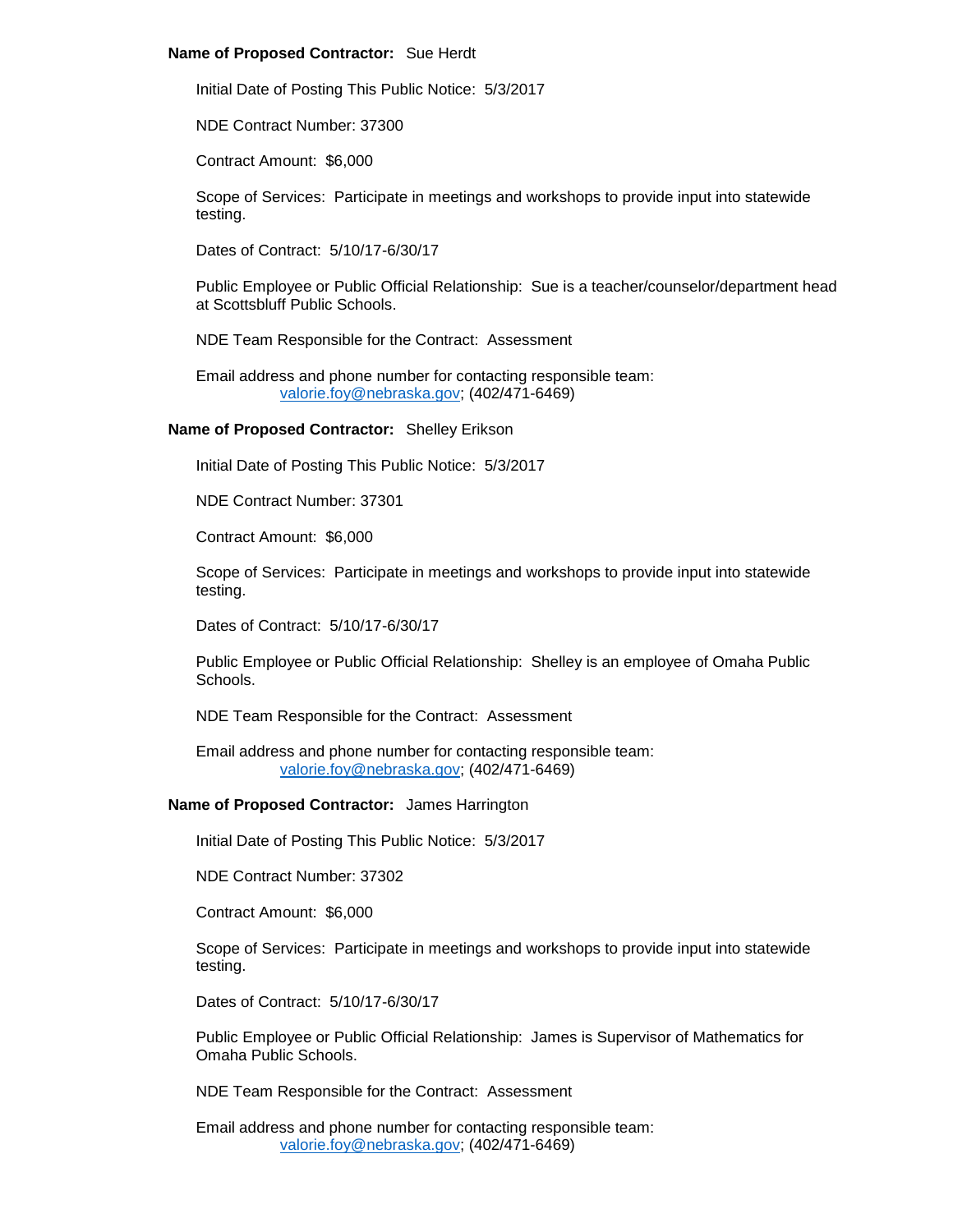## **Name of Proposed Contractor:** Terri Jelinek

Initial Date of Posting This Public Notice: 5/3/2017

NDE Contract Number: 37303

Contract Amount: \$6,000

Scope of Services: Participate in meetings and workshops to provide input into statewide testing.

Dates of Contract: 5/10/17-6/30/17

Public Employee or Public Official Relationship: Terri is a math teacher at North Bend Central Schools.

NDE Team Responsible for the Contract: Assessment

Email address and phone number for contacting responsible team: [valorie.foy@nebraska.gov;](mailto:valorie.foy@nebraska.gov) (402/471-6469)

# **Name of Proposed Contractor:** Sarah Martin

Initial Date of Posting This Public Notice: 5/3/2017

NDE Contract Number: 37304

Contract Amount: \$6,000

Scope of Services: Participate in meetings and workshops to provide input into statewide testing.

Dates of Contract: 5/10/17-6/30/17

Public Employee or Public Official Relationship: Sarah is a Secondary Language Arts teacher at Millard Public Schools.

NDE Team Responsible for the Contract: Assessment

Email address and phone number for contacting responsible team: [valorie.foy@nebraska.gov;](mailto:valorie.foy@nebraska.gov) (402/471-6469)

#### **Name of Proposed Contractor:** Stefanie Novotny

Initial Date of Posting This Public Notice: 5/3/2017

NDE Contract Number: 37305

Contract Amount: \$6,000

Scope of Services: Participate in meetings and workshops to provide input into statewide testing.

Dates of Contract: 5/10/17-6/30/17

Public Employee or Public Official Relationship: Stefanie is a math teacher at Millard Public Schools.

NDE Team Responsible for the Contract: Assessment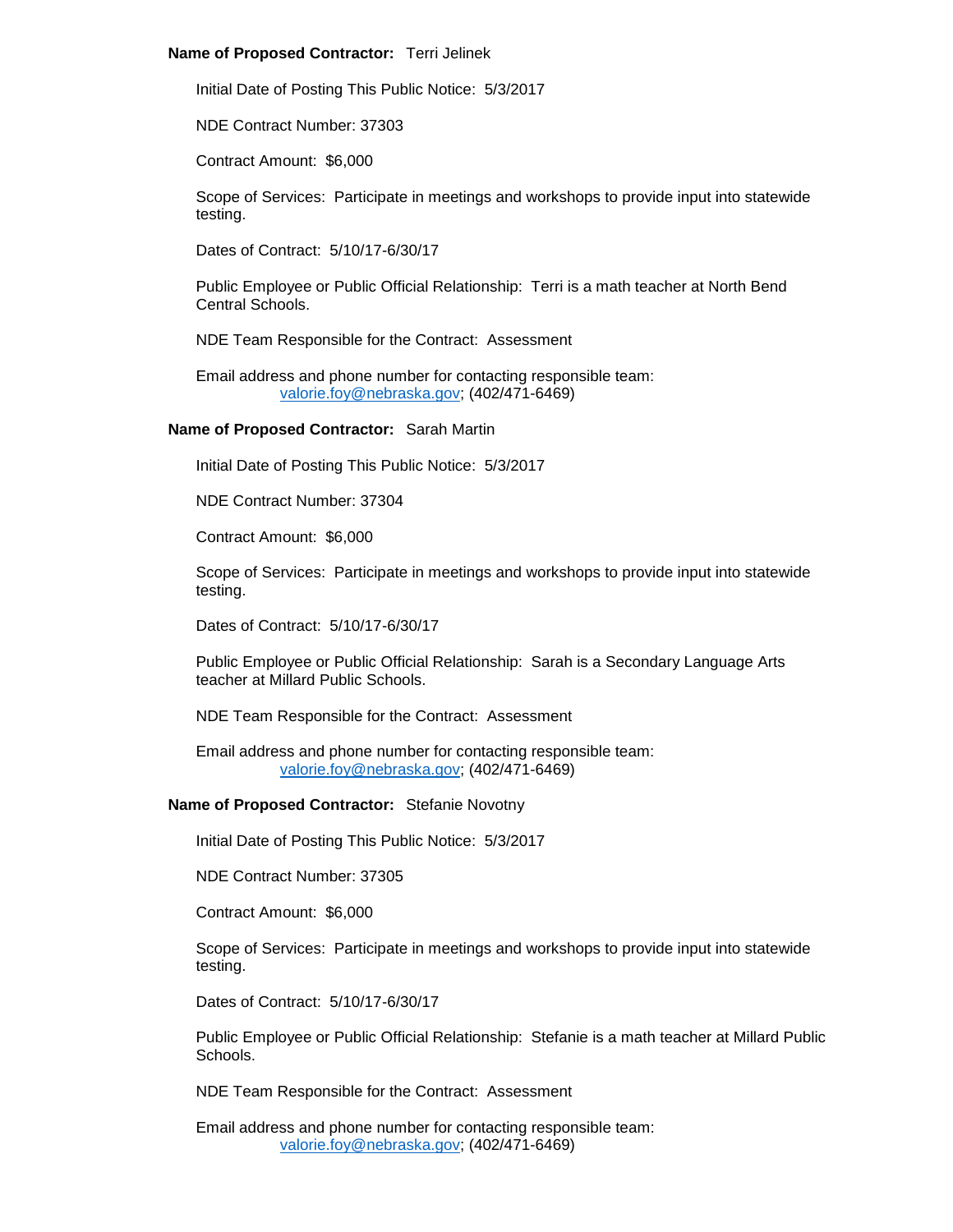#### **Name of Proposed Contractor:** Alyssia Wilkinson

Initial Date of Posting This Public Notice: 5/3/2017

NDE Contract Number: 37306

Contract Amount: \$6,000

Scope of Services: Participate in meetings and workshops to provide input into statewide testing.

Dates of Contract: 5/10/17-6/30/17

Public Employee or Public Official Relationship: Alyssia is a teacher at Omaha Public Schools.

NDE Team Responsible for the Contract: Assessment

Email address and phone number for contacting responsible team: [valorie.foy@nebraska.gov;](mailto:valorie.foy@nebraska.gov) (402/471-6469)

**Name of Proposed Contractor:** Laura Prochaska

Initial Date of Posting This Public Notice: 5/3/2017

NDE Contract Number: 37307

Contract Amount: \$6,000

Scope of Services: Participate in meetings and workshops to provide input into statewide testing.

Dates of Contract: 5/10/17-6/30/17

Public Employee or Public Official Relationship: Laura is a science teacher at Ralston Public Schools.

NDE Team Responsible for the Contract: Assessment

Email address and phone number for contacting responsible team: [valorie.foy@nebraska.gov;](mailto:valorie.foy@nebraska.gov) (402/471-6469)

## **Name of Proposed Contractor:** Patricia Buchanan

Initial Date of Posting This Public Notice: 5/3/2017

NDE Contract Number: 37308

Contract Amount: \$6,000

Scope of Services: Participate in meetings and workshops to provide input into statewide testing.

Dates of Contract: 5/10/17-6/30/17

Public Employee or Public Official Relationship: Patricia is a teacher at St. Paul Public School.

NDE Team Responsible for the Contract: Assessment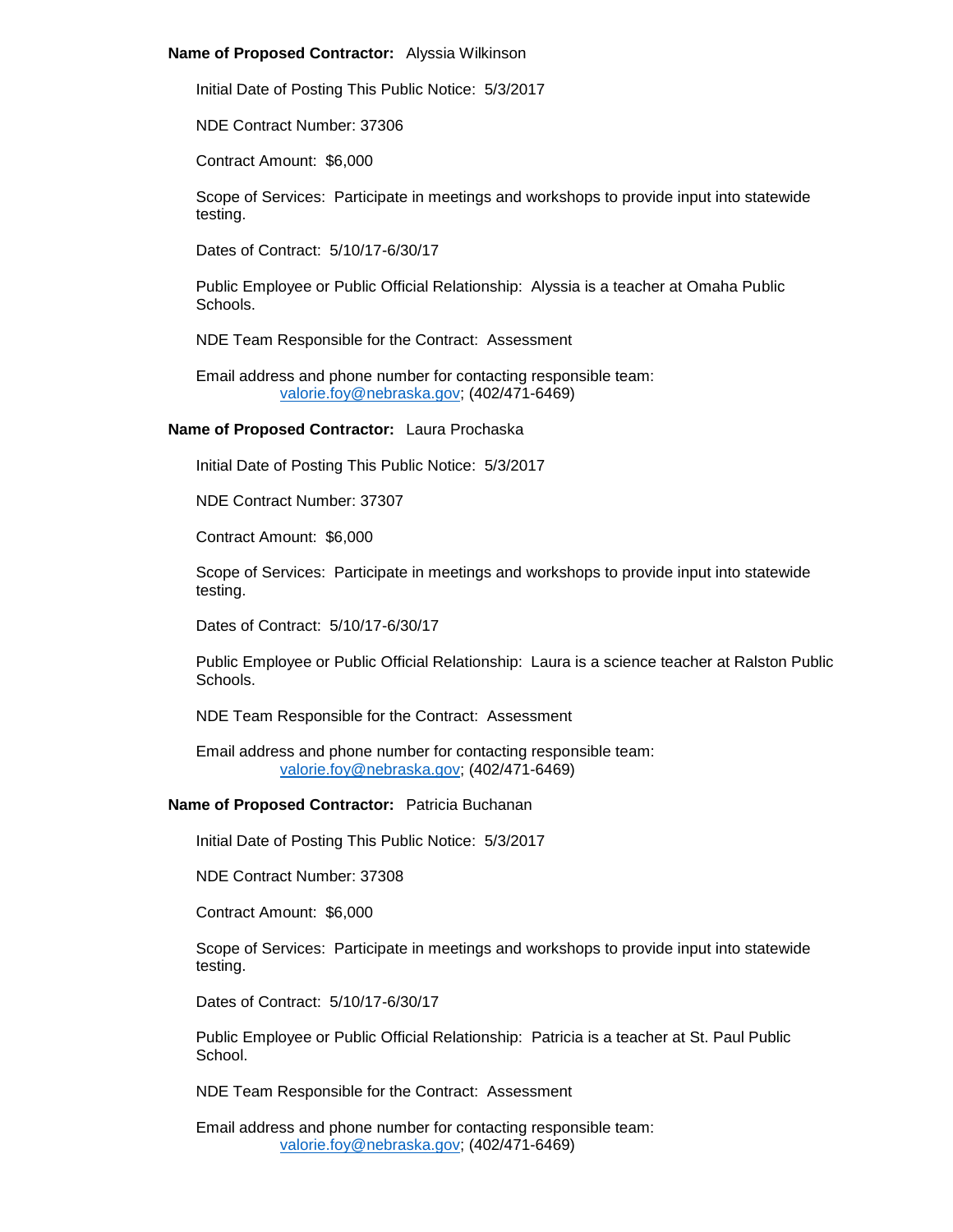#### **Name of Proposed Contractor:** Alicia Shoemaker

Initial Date of Posting This Public Notice: 5/3/2017

NDE Contract Number: 37309

Contract Amount: \$6,000

Scope of Services: Participate in meetings and workshops to provide input into statewide testing.

Dates of Contract: 5/10/17-6/30/17

Public Employee or Public Official Relationship: Alicia is a teacher at District 145 Schools.

NDE Team Responsible for the Contract: Assessment

Email address and phone number for contacting responsible team: [valorie.foy@nebraska.gov;](mailto:valorie.foy@nebraska.gov) (402/471-6469)

**Name of Proposed Contractor:** Becky Schueth

Initial Date of Posting This Public Notice: 5/3/2017

NDE Contract Number: 37310

Contract Amount: \$6,000

Scope of Services: Participate in meetings and workshops to provide input into statewide testing.

Dates of Contract: 5/10/17-6/30/17

Public Employee or Public Official Relationship: Becky is a teacher at Shelby-Rising City Public Schools.

NDE Team Responsible for the Contract: Assessment

Email address and phone number for contacting responsible team: [valorie.foy@nebraska.gov;](mailto:valorie.foy@nebraska.gov) (402/471-6469)

# **Name of Proposed Contractor:** Debbie Leffers

Initial Date of Posting This Public Notice: 5/3/2017

NDE Contract Number: 37311

Contract Amount: \$6,000

Scope of Services: Participate in meetings and workshops to provide input into statewide testing.

Dates of Contract: 5/10/17-6/30/17

Public Employee or Public Official Relationship: Debbie is a teacher at Banner County School.

NDE Team Responsible for the Contract: Assessment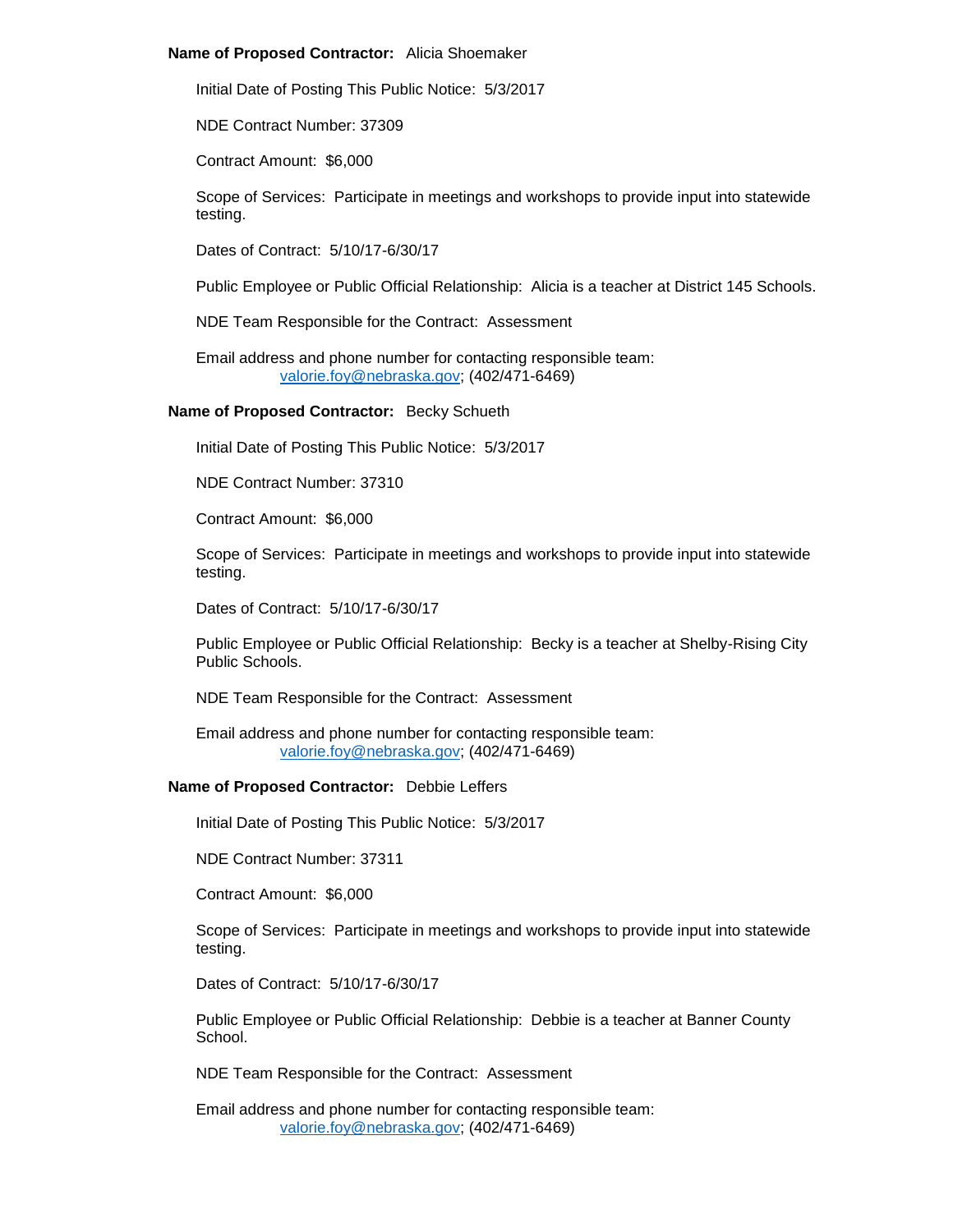# **Name of Proposed Contractor:** Tim Hagge

Initial Date of Posting This Public Notice: 5/3/2017

NDE Contract Number: 37312

Contract Amount: \$6,000

Scope of Services: Participate in meetings and workshops to provide input into statewide testing.

Dates of Contract: 5/10/17-6/30/17

Public Employee or Public Official Relationship: Tim is a Life Science instructor at Louisville High School.

NDE Team Responsible for the Contract: Assessment

Email address and phone number for contacting responsible team: [valorie.foy@nebraska.gov;](mailto:valorie.foy@nebraska.gov) (402/471-6469)

# **Name of Proposed Contractor:** Bruce Chesterman

Initial Date of Posting This Public Notice: 5/3/2017

NDE Contract Number: 37313

Contract Amount: \$6,000

Scope of Services: Participate in meetings and workshops to provide input into statewide testing.

Dates of Contract: 5/10/17-6/30/17

Public Employee or Public Official Relationship: Bruce is an English teacher at Bertrand Community School.

NDE Team Responsible for the Contract: Assessment

Email address and phone number for contacting responsible team: [valorie.foy@nebraska.gov;](mailto:valorie.foy@nebraska.gov) (402/471-6469)

## **Name of Proposed Contractor:** Felicity Balluch

Initial Date of Posting This Public Notice: 5/4/2017

NDE Contract Number: 37297

Contract Amount: \$2,650

Scope of Services: Present two sessions on Tier III Interventions at the PBiS Leadership Development Institute.

Dates of Contract: 6/5/17-6/8/17

Public Employee or Public Official Relationship: Felicity is an Assistant Professor at Peru State College.

NDE Team Responsible for the Contract: Accreditation

Email address and phone number for contacting responsible team: [freida.lange@nebraska.gov;](mailto:freida.lange@nebraska.gov) (402/471-4354)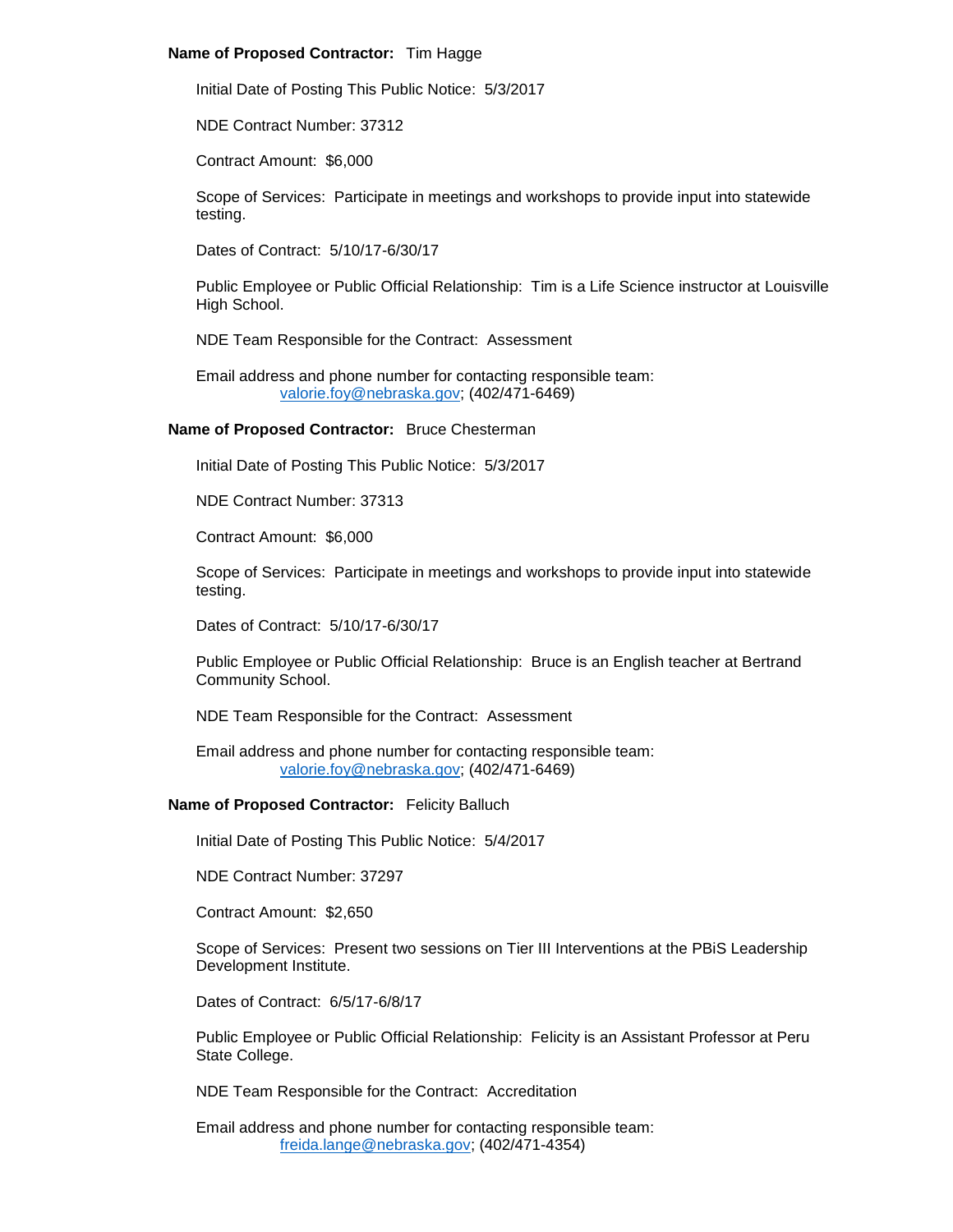# **Name of Proposed Contractor:** Teresa Huber

Initial Date of Posting This Public Notice: 5/5/2017

NDE Contract Number: 37314

Contract Amount: \$6,000

Scope of Services: Participate in meetings and workshops to provide input into statewide testing.

Dates of Contract: 5/17/17-6/30/17

Public Employee or Public Official Relationship: Teresa is a teacher at Elkhorn Public Schools.

NDE Team Responsible for the Contract: Assessment

Email address and phone number for contacting responsible team: [valorie.foy@nebraska.gov;](mailto:valorie.foy@nebraska.gov) (402/471-6469)

# **Name of Proposed Contractor:** Theresa Huttman

Initial Date of Posting This Public Notice: 5/5/2017

NDE Contract Number: 37315

Contract Amount: \$6,000

Scope of Services: Participate in meetings and workshops to provide input into statewide testing.

Dates of Contract: 5/17/17-6/30/17

Public Employee or Public Official Relationship: Theresa is a teacher at Gretna Public Schools.

NDE Team Responsible for the Contract: Assessment

Email address and phone number for contacting responsible team: [valorie.foy@nebraska.gov;](mailto:valorie.foy@nebraska.gov) (402/471-6469)

# **Name of Proposed Contractor:** Sandi Snyder

Initial Date of Posting This Public Notice: 5/8/2017

NDE Contract Number: 37316

Contract Amount: \$6,000

Scope of Services: Participate in meetings and workshops to provide input into statewide testing.

Dates of Contract: 5/17/17-6/30/17

Public Employee or Public Official Relationship: Sandi is a math teacher at Shickley Public Schools.

NDE Team Responsible for the Contract: Assessment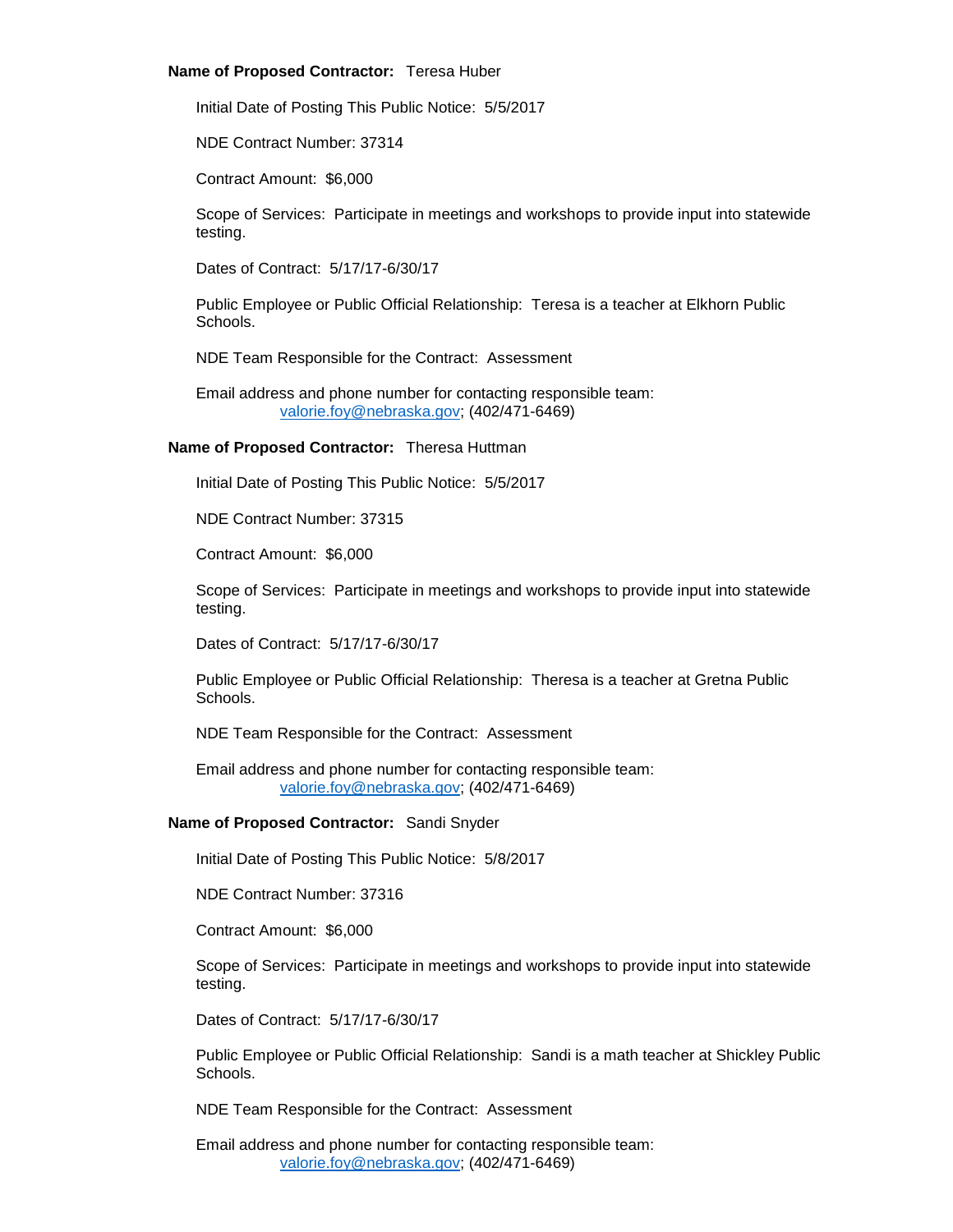## **Name of Proposed Contractor:** Tracy Wiese

Initial Date of Posting This Public Notice: 5/8/2017

NDE Contract Number: 37317

Contract Amount: \$6,000

Scope of Services: Participate in meetings and workshops to provide input into statewide testing.

Dates of Contract: 5/17/17-6/30/17

Public Employee or Public Official Relationship: Tracy is a teacher with Lincoln Public Schools.

NDE Team Responsible for the Contract: Assessment

Email address and phone number for contacting responsible team: [valorie.foy@nebraska.gov;](mailto:valorie.foy@nebraska.gov) (402/471-6469)

#### **Name of Proposed Contractor:** Jerel Welker

Initial Date of Posting This Public Notice: 5/8/2017

NDE Contract Number: 37318

Contract Amount: \$6,000

Scope of Services: Participate in meetings and workshops to provide input into statewide testing.

Dates of Contract: 5/17/17-6/30/17

Public Employee or Public Official Relationship: Jerel is a Math Coordinator with Lincoln Public Schools and his spouse is an Adjunct Professor with UNL.

NDE Team Responsible for the Contract: Assessment

Email address and phone number for contacting responsible team: [valorie.foy@nebraska.gov;](mailto:valorie.foy@nebraska.gov) (402/471-6469)

#### **Name of Proposed Contractor:** Pat Piskorski

Initial Date of Posting This Public Notice: 5/8/2017

NDE Contract Number: 37319

Contract Amount: \$6,000

Scope of Services: Participate in meetings and workshops to provide input into statewide testing.

Dates of Contract: 5/17/17-6/30/17

Public Employee or Public Official Relationship: Pat is a High School Science Teacher at Seward and spouse is a Kindergarten Teacher for Seward.

NDE Team Responsible for the Contract: Assessment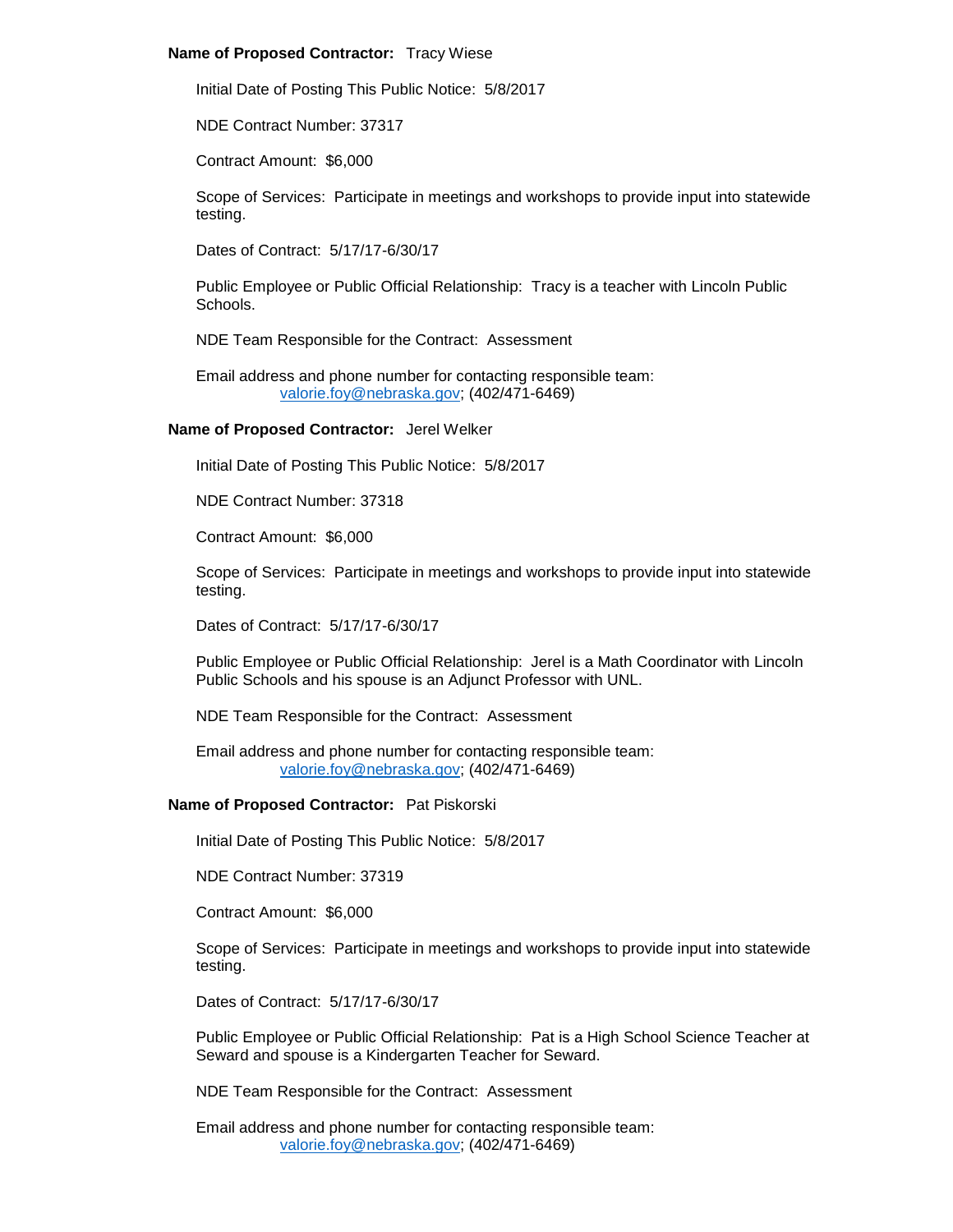## **Name of Proposed Contractor:** David Stevens

Initial Date of Posting This Public Notice: 5/8/2017

NDE Contract Number: 37320

Contract Amount: \$6,000

Scope of Services: Participate in meetings and workshops to provide input into statewide testing.

Dates of Contract: 5/17/17-6/30/17

Public Employee or Public Official Relationship: David is a Language Arts Teacher at Scribner-Snyder Community School.

NDE Team Responsible for the Contract: Assessment

Email address and phone number for contacting responsible team: [valorie.foy@nebraska.gov;](mailto:valorie.foy@nebraska.gov) (402/471-6469)

# **Name of Proposed Contractor:** Lori Jumps

Initial Date of Posting This Public Notice: 5/8/2017

NDE Contract Number: 37321

Contract Amount: \$6,000

Scope of Services: Participate in meetings and workshops to provide input into statewide testing.

Dates of Contract: 5/17/17-6/30/17

Public Employee or Public Official Relationship: Lori is a teacher at McCook Public Schools.

NDE Team Responsible for the Contract: Assessment

Email address and phone number for contacting responsible team: [valorie.foy@nebraska.gov;](mailto:valorie.foy@nebraska.gov) (402/471-6469)

# **Name of Proposed Contractor:** Nicole Adams

Initial Date of Posting This Public Notice: 5/18/2017

NDE Contract Number: 37322

Contract Amount: \$8,540

Scope of Services: Monitoring of School Age Connections online course.

Dates of Contract: 6/1/17-9/29/17

Public Employee or Public Official Relationship: Nicole is a research assistant/project management for UNL.

NDE Team Responsible for the Contract: Early Childhood

Email address and phone number for contacting responsible team: [melody.hobson@nebraska.gov;](mailto:melody.hobson@nebraska.gov) (402/471-0263)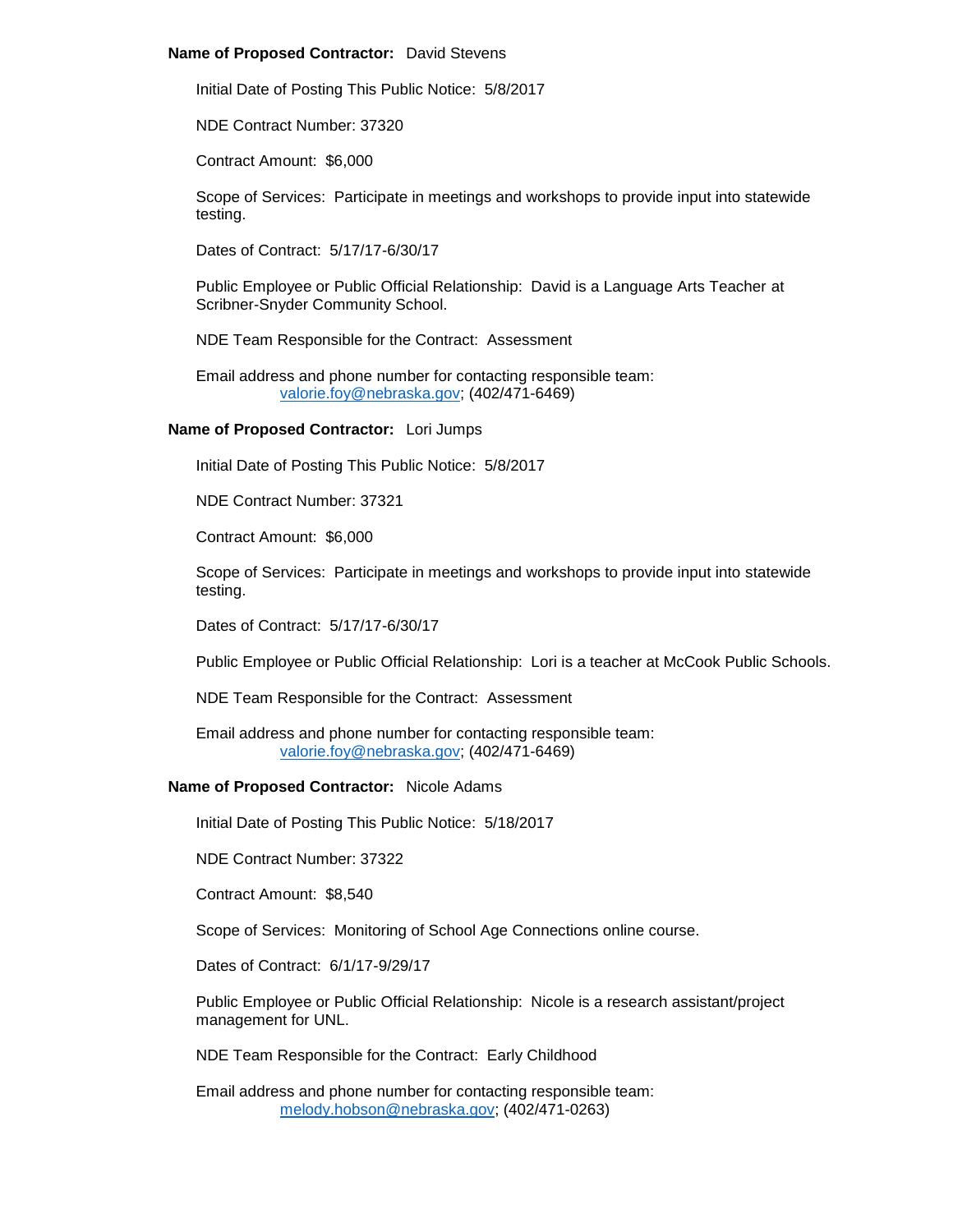#### **Name of Proposed Contractor:** Julie Brockman

Initial Date of Posting This Public Notice: 5/18/2017

NDE Contract Number: 38035

Contract Amount: \$6,000

Scope of Services: Participate in meetings and workshops to provide input into statewide testing.

Dates of Contract: 7/1/17-6/30/18

Public Employee or Public Official Relationship: Julie is a High School English teacher at Syracuse Public Schools.

NDE Team Responsible for the Contract: Assessment

Email address and phone number for contacting responsible team: [valorie.foy@nebraska.gov;](mailto:valorie.foy@nebraska.gov) (402/471-6469)

#### **Name of Proposed Contractor:** Beverly Brown

Initial Date of Posting This Public Notice: 5/18/2017

NDE Contract Number: 38036

Contract Amount: \$6,000

Scope of Services: Participate in meetings and workshops to provide input into statewide testing.

Dates of Contract: 7/1/17-6/30/18

Public Employee or Public Official Relationship: Beverly is a 4<sup>th</sup> Grade teacher at Valentine Community Schools.

NDE Team Responsible for the Contract: Assessment

Email address and phone number for contacting responsible team: [valorie.foy@nebraska.gov;](mailto:valorie.foy@nebraska.gov) (402/471-6469)

## **Name of Proposed Contractor:** Kathy Christensen

Initial Date of Posting This Public Notice: 5/18/2017

NDE Contract Number: 38037

Contract Amount: \$6,000

Scope of Services: Participate in meetings and workshops to provide input into statewide testing.

Dates of Contract: 7/1/17-6/30/18

Public Employee or Public Official Relationship: Kathy is an Assessment Coordinator for ESU #18 with LPS.

NDE Team Responsible for the Contract: Assessment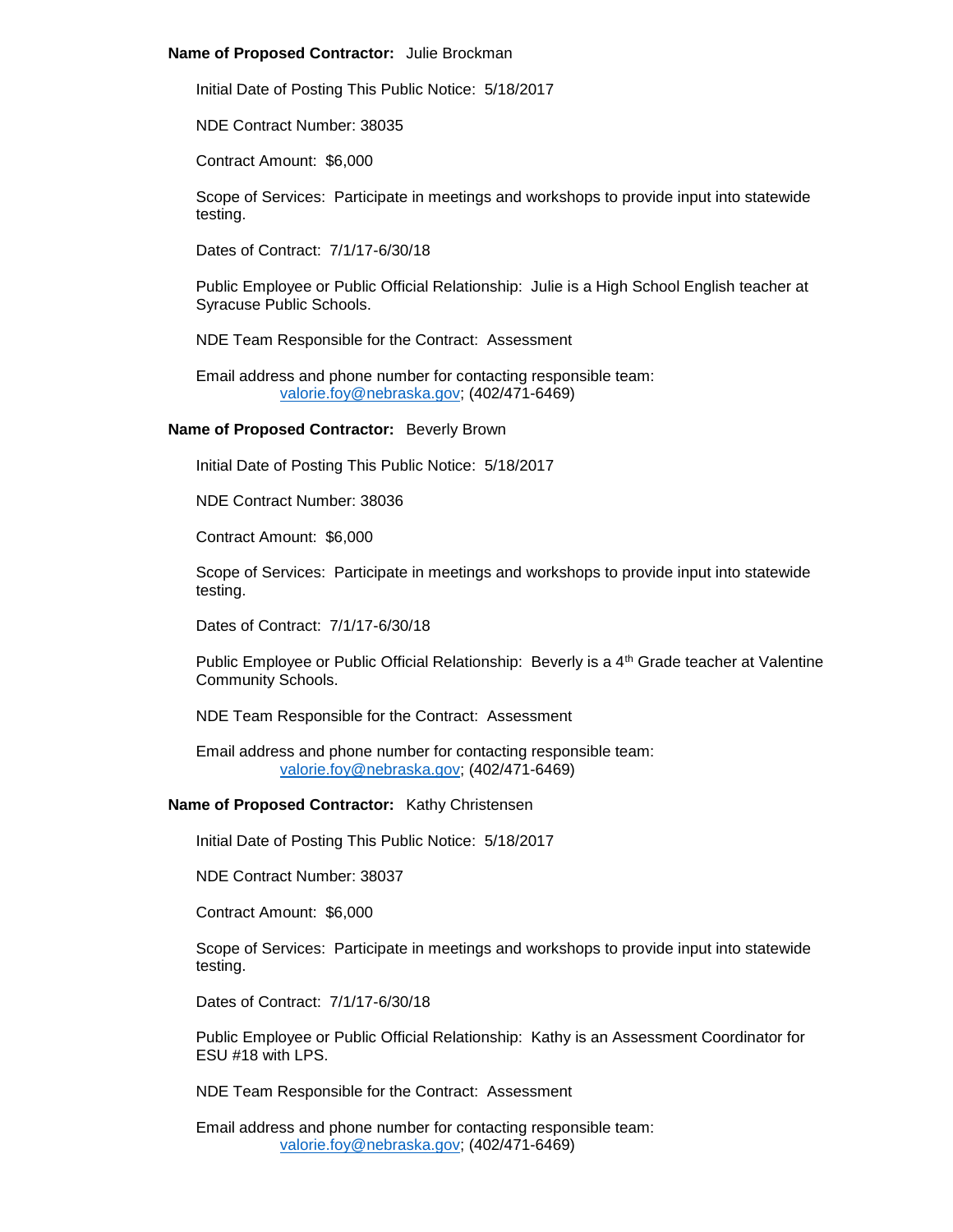## **Name of Proposed Contractor:** Christina Cox

Initial Date of Posting This Public Notice: 5/18/2017

NDE Contract Number: 38038

Contract Amount: \$6,000

Scope of Services: Participate in meetings and workshops to provide input into statewide testing.

Dates of Contract: 7/1/17-6/30/18

Public Employee or Public Official Relationship: Christina is a Special Education teacher at Grand Island Public Schools.

NDE Team Responsible for the Contract: Assessment

Email address and phone number for contacting responsible team: [valorie.foy@nebraska.gov;](mailto:valorie.foy@nebraska.gov) (402/471-6469)

# **Name of Proposed Contractor:** Allysa Diehl

Initial Date of Posting This Public Notice: 5/18/2017

NDE Contract Number: 38039

Contract Amount: \$6,000

Scope of Services: Participate in meetings and workshops to provide input into statewide testing.

Dates of Contract: 7/1/17-6/30/18

Public Employee or Public Official Relationship: Allysa is an English teacher with LPS.

NDE Team Responsible for the Contract: Assessment

Email address and phone number for contacting responsible team: [valorie.foy@nebraska.gov;](mailto:valorie.foy@nebraska.gov) (402/471-6469)

# **Name of Proposed Contractor:** Kristie Dugan

Initial Date of Posting This Public Notice: 5/18/2017

NDE Contract Number: 38040

Contract Amount: \$6,000

Scope of Services: Participate in meetings and workshops to provide input into statewide testing.

Dates of Contract: 7/1/17-6/30/18

Public Employee or Public Official Relationship: Kristie is an employee of Lexington Public Schools.

NDE Team Responsible for the Contract: Assessment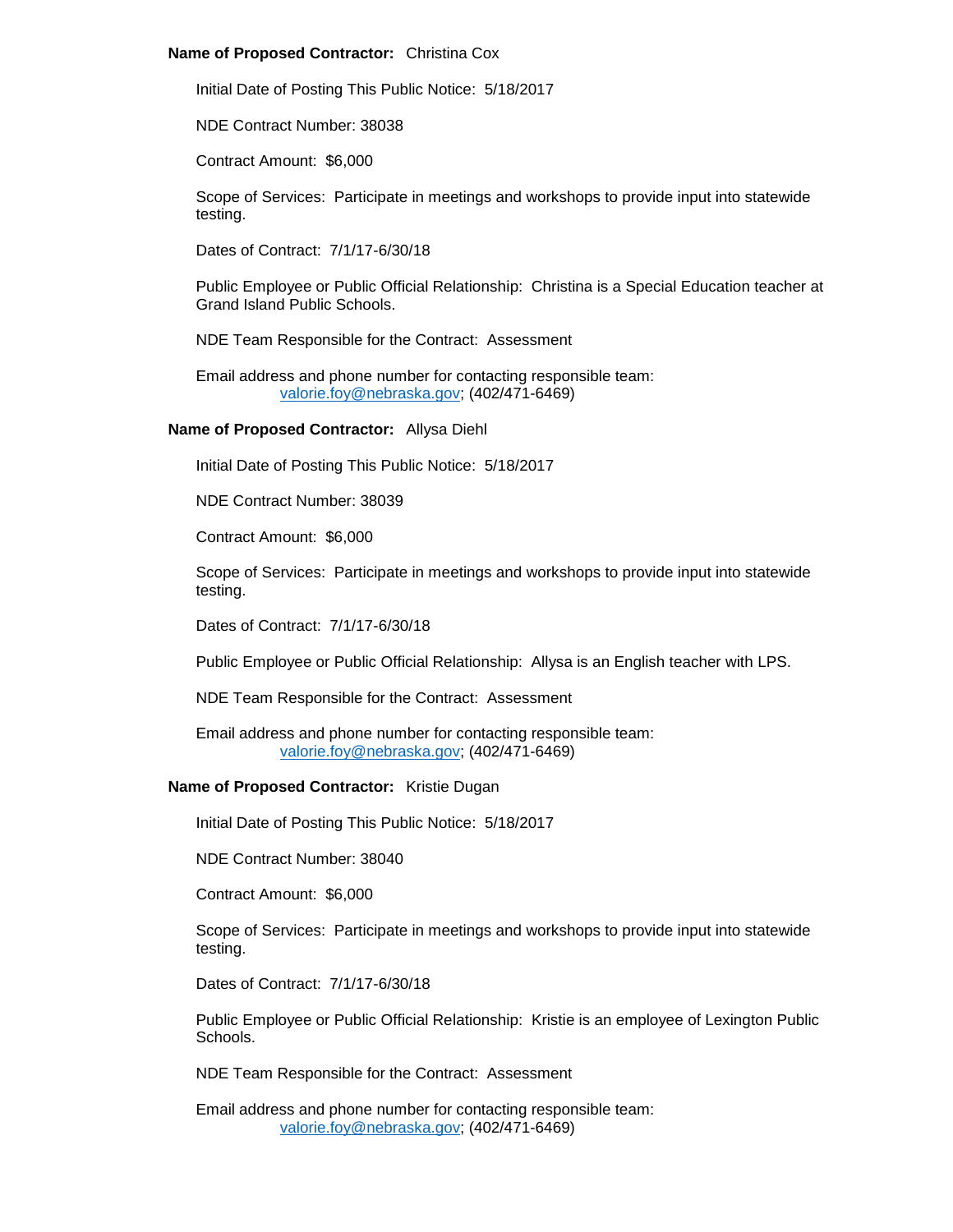## **Name of Proposed Contractor:** Melinda Ehlers

Initial Date of Posting This Public Notice: 5/18/2017

NDE Contract Number: 38041

Contract Amount: \$6,000

Scope of Services: Participate in meetings and workshops to provide input into statewide testing.

Dates of Contract: 7/1/17-6/30/18

Public Employee or Public Official Relationship: Melinda is an employee of Papillion-LaVista Community Schools.

NDE Team Responsible for the Contract: Assessment

Email address and phone number for contacting responsible team: [valorie.foy@nebraska.gov;](mailto:valorie.foy@nebraska.gov) (402/471-6469)

# **Name of Proposed Contractor:** Paige Gill

Initial Date of Posting This Public Notice: 5/18/2017

NDE Contract Number: 38042

Contract Amount: \$6,000

Scope of Services: Participate in meetings and workshops to provide input into statewide testing.

Dates of Contract: 7/1/17-6/30/18

Public Employee or Public Official Relationship: Paige is a Special Education teacher at Elkhorn Public Shools.

NDE Team Responsible for the Contract: Assessment

Email address and phone number for contacting responsible team: [valorie.foy@nebraska.gov;](mailto:valorie.foy@nebraska.gov) (402/471-6469)

**Name of Proposed Contractor:** Jennifer Gowin-Hussey

Initial Date of Posting This Public Notice: 5/18/2017

NDE Contract Number: 38043

Contract Amount: \$6,000

Scope of Services: Participate in meetings and workshops to provide input into statewide testing.

Dates of Contract: 7/1/17-6/30/18

Public Employee or Public Official Relationship: Jennifer is an English teacher at Millard Public Schools.

NDE Team Responsible for the Contract: Assessment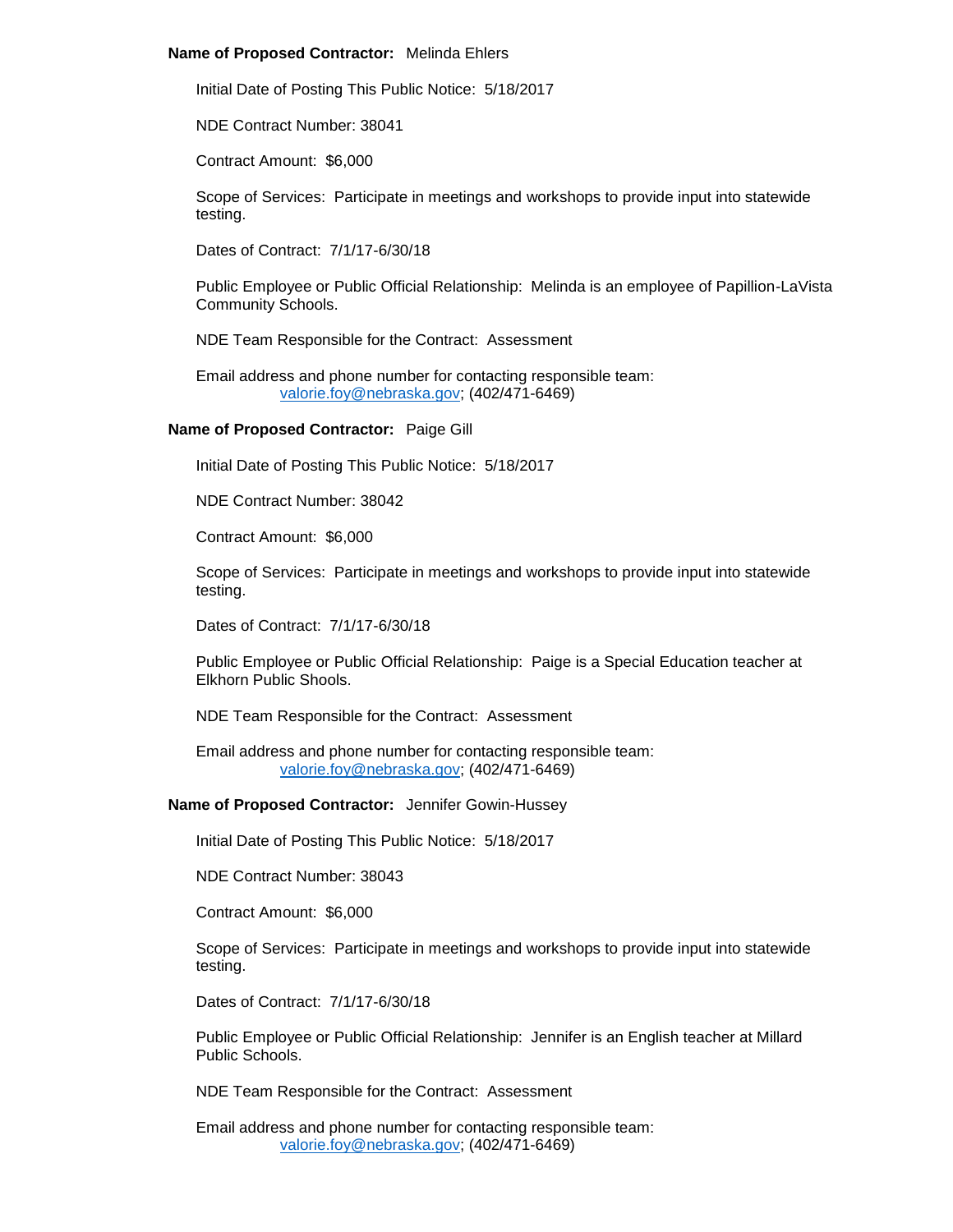#### **Name of Proposed Contractor:** Amy Hadley

Initial Date of Posting This Public Notice: 5/18/2017

NDE Contract Number: 38044

Contract Amount: \$6,000

Scope of Services: Participate in meetings and workshops to provide input into statewide testing.

Dates of Contract: 7/1/17-6/30/18

Public Employee or Public Official Relationship: Amy is a Language Arts teacher at Lexington Public Schools; spouse is a Youth Counselor Supervisor, YRTC-Kearney.

NDE Team Responsible for the Contract: Assessment

Email address and phone number for contacting responsible team: [valorie.foy@nebraska.gov;](mailto:valorie.foy@nebraska.gov) (402/471-6469)

**Name of Proposed Contractor:** Michelle Hancock

Initial Date of Posting This Public Notice: 5/18/2017

NDE Contract Number: 38045

Contract Amount: \$6,000

Scope of Services: Participate in meetings and workshops to provide input into statewide testing.

Dates of Contract: 7/1/17-6/30/18

Public Employee or Public Official Relationship: Michelle is a teacher at Fremont Public **Schools** 

NDE Team Responsible for the Contract: Assessment

Email address and phone number for contacting responsible team: [valorie.foy@nebraska.gov;](mailto:valorie.foy@nebraska.gov) (402/471-6469)

# **Name of Proposed Contractor:** Lori Haun

Initial Date of Posting This Public Notice: 5/18/2017

NDE Contract Number: 38046

Contract Amount: \$6,000

Scope of Services: Participate in meetings and workshops to provide input into statewide testing.

Dates of Contract: 7/1/17-6/30/18

Public Employee or Public Official Relationship: Lori is a teacher at Malcolm Public Schools.

NDE Team Responsible for the Contract: Assessment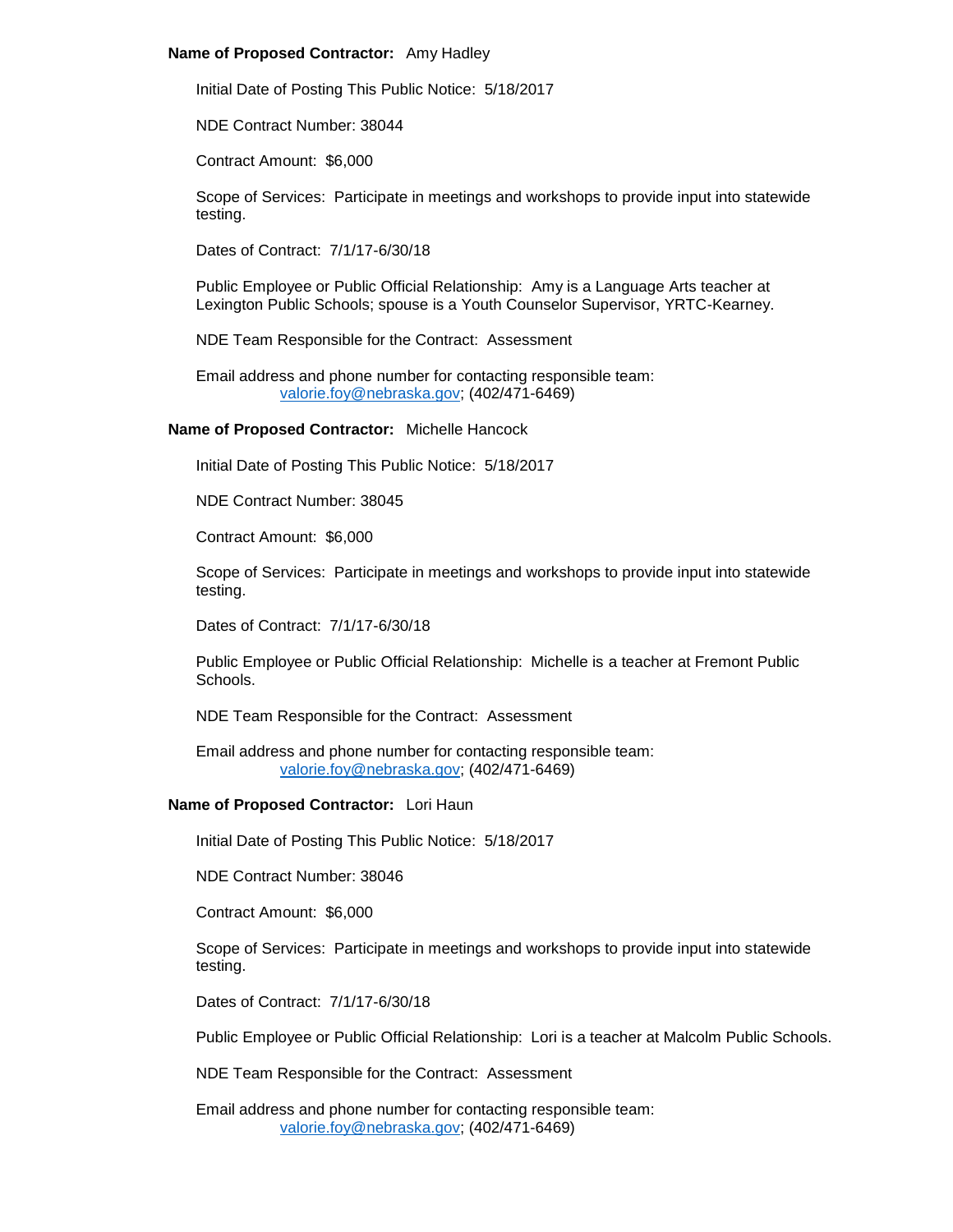#### **Name of Proposed Contractor:** Sara Hinrichs

Initial Date of Posting This Public Notice: 5/18/2017

NDE Contract Number: 38047

Contract Amount: \$6,000

Scope of Services: Participate in meetings and workshops to provide input into statewide testing.

Dates of Contract: 7/1/17-6/30/18

Public Employee or Public Official Relationship: Sara is a Special Education teacher at Seward Public Schools; spouse is a Math teacher at Seward Public Schools.

NDE Team Responsible for the Contract: Assessment

Email address and phone number for contacting responsible team: [valorie.foy@nebraska.gov;](mailto:valorie.foy@nebraska.gov) (402/471-6469)

#### **Name of Proposed Contractor:** Katie Hobbs

Initial Date of Posting This Public Notice: 5/18/2017

NDE Contract Number: 38048

Contract Amount: \$6,000

Scope of Services: Participate in meetings and workshops to provide input into statewide testing.

Dates of Contract: 7/1/17-6/30/18

Public Employee or Public Official Relationship: Katie is a Developmental Learning Center teacher at Springfield Elementary.

NDE Team Responsible for the Contract: Assessment

Email address and phone number for contacting responsible team: [valorie.foy@nebraska.gov;](mailto:valorie.foy@nebraska.gov) (402/471-6469)

## **Name of Proposed Contractor:** Thomas McChristian

Initial Date of Posting This Public Notice: 5/18/2017

NDE Contract Number: 38049

Contract Amount: \$6,000

Scope of Services: Participate in meetings and workshops to provide input into statewide testing.

Dates of Contract: 7/1/17-6/30/18

Public Employee or Public Official Relationship: Thomas is a teacher at Palmyra District OR-1.

NDE Team Responsible for the Contract: Assessment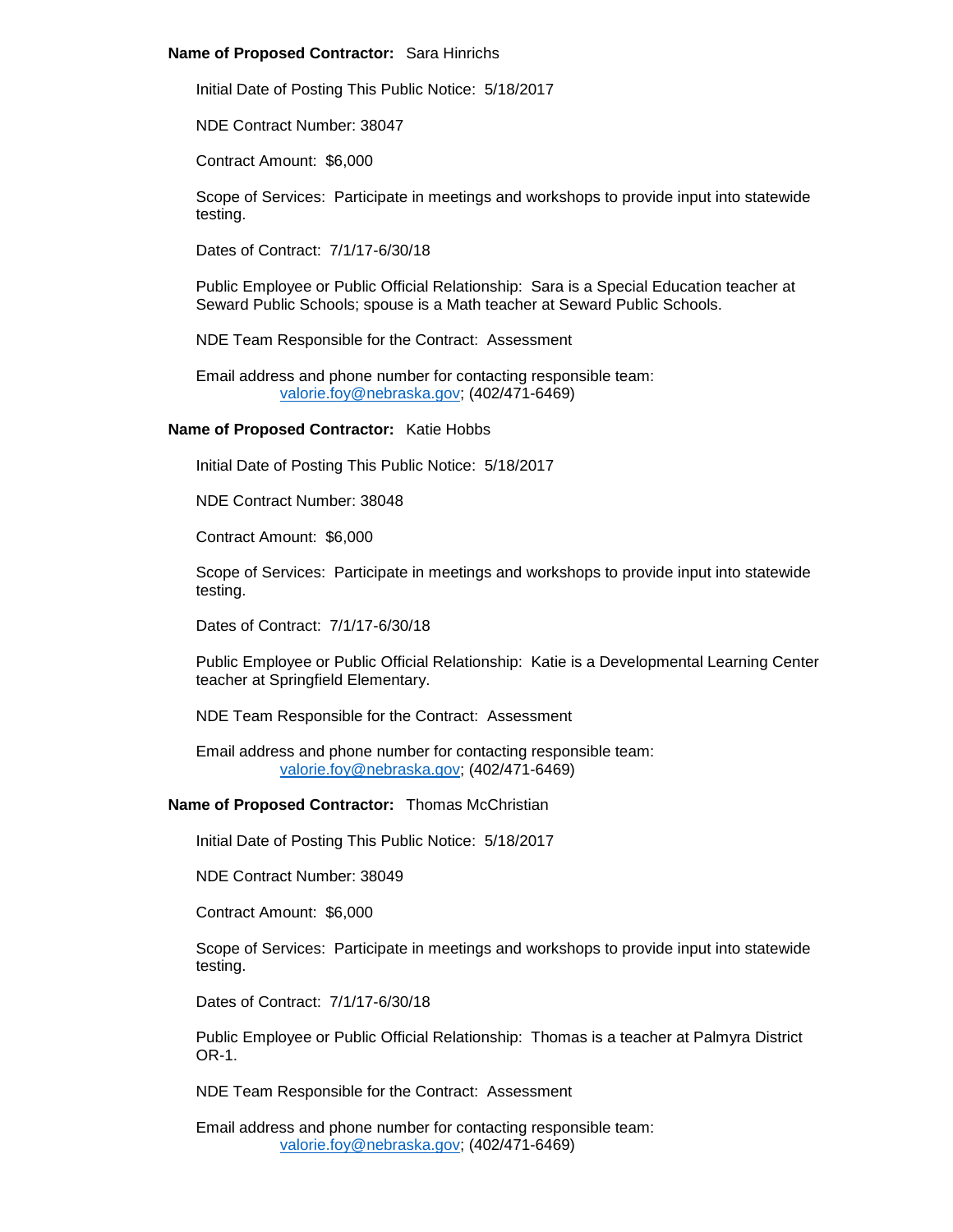#### **Name of Proposed Contractor:** Susan Metzler

Initial Date of Posting This Public Notice: 5/18/2017

NDE Contract Number: 38050

Contract Amount: \$6,000

Scope of Services: Participate in meetings and workshops to provide input into statewide testing.

Dates of Contract: 7/1/17-6/30/18

Public Employee or Public Official Relationship: Susan is a teacher at Wakefield Community Schools.

NDE Team Responsible for the Contract: Assessment

Email address and phone number for contacting responsible team: [valorie.foy@nebraska.gov;](mailto:valorie.foy@nebraska.gov) (402/471-6469)

# **Name of Proposed Contractor:** Jenny Nekuda

Initial Date of Posting This Public Notice: 5/18/2017

NDE Contract Number: 38051

Contract Amount: \$6,000

Scope of Services: Participate in meetings and workshops to provide input into statewide testing.

Dates of Contract: 7/1/17-6/30/18

Public Employee or Public Official Relationship: Jenny is a 4<sup>th</sup> Grade teacher at North Platte Public Schools.

NDE Team Responsible for the Contract: Assessment

Email address and phone number for contacting responsible team: [valorie.foy@nebraska.gov;](mailto:valorie.foy@nebraska.gov) (402/471-6469)

## **Name of Proposed Contractor:** Amy Odson

Initial Date of Posting This Public Notice: 5/18/2017

NDE Contract Number: 38052

Contract Amount: \$6,000

Scope of Services: Participate in meetings and workshops to provide input into statewide testing.

Dates of Contract: 7/1/17-6/30/18

Public Employee or Public Official Relationship: Amy is an employee of Papillion-LaVista Community Schools.

NDE Team Responsible for the Contract: Assessment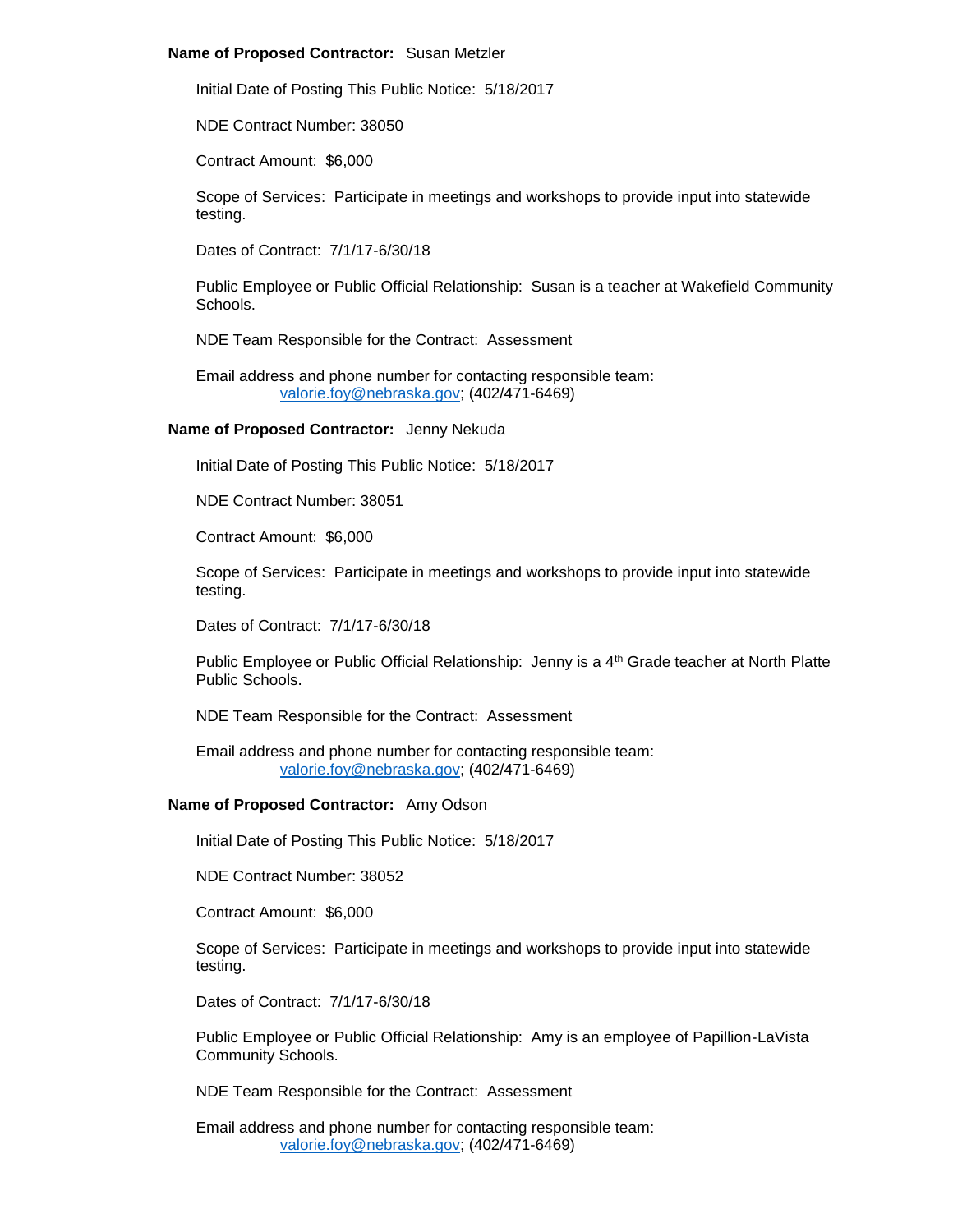## **Name of Proposed Contractor:** Tiffany Opperman

Initial Date of Posting This Public Notice: 5/18/2017

NDE Contract Number: 38053

Contract Amount: \$6,000

Scope of Services: Participate in meetings and workshops to provide input into statewide testing.

Dates of Contract: 7/1/17-6/30/18

Public Employee or Public Official Relationship: Tiffany is a Reading teacher at Papillion-LaVista Community Schools.

NDE Team Responsible for the Contract: Assessment

Email address and phone number for contacting responsible team: [valorie.foy@nebraska.gov;](mailto:valorie.foy@nebraska.gov) (402/471-6469)

**Name of Proposed Contractor:** Elizabeth Roetman

Initial Date of Posting This Public Notice: 5/18/2017

NDE Contract Number: 38054

Contract Amount: \$6,000

Scope of Services: Participate in meetings and workshops to provide input into statewide testing.

Dates of Contract: 7/1/17-6/30/18

Public Employee or Public Official Relationship: Elizabeth is a Special Education teacher at OPS.

NDE Team Responsible for the Contract: Assessment

Email address and phone number for contacting responsible team: [valorie.foy@nebraska.gov;](mailto:valorie.foy@nebraska.gov) (402/471-6469)

# **Name of Proposed Contractor:** Tina Rudy

Initial Date of Posting This Public Notice: 5/18/2017

NDE Contract Number: 38055

Contract Amount: \$6,000

Scope of Services: Participate in meetings and workshops to provide input into statewide testing.

Dates of Contract: 7/1/17-6/30/18

Public Employee or Public Official Relationship: Tina is an ESU 13/Meridian School Special Education teacher.

NDE Team Responsible for the Contract: Assessment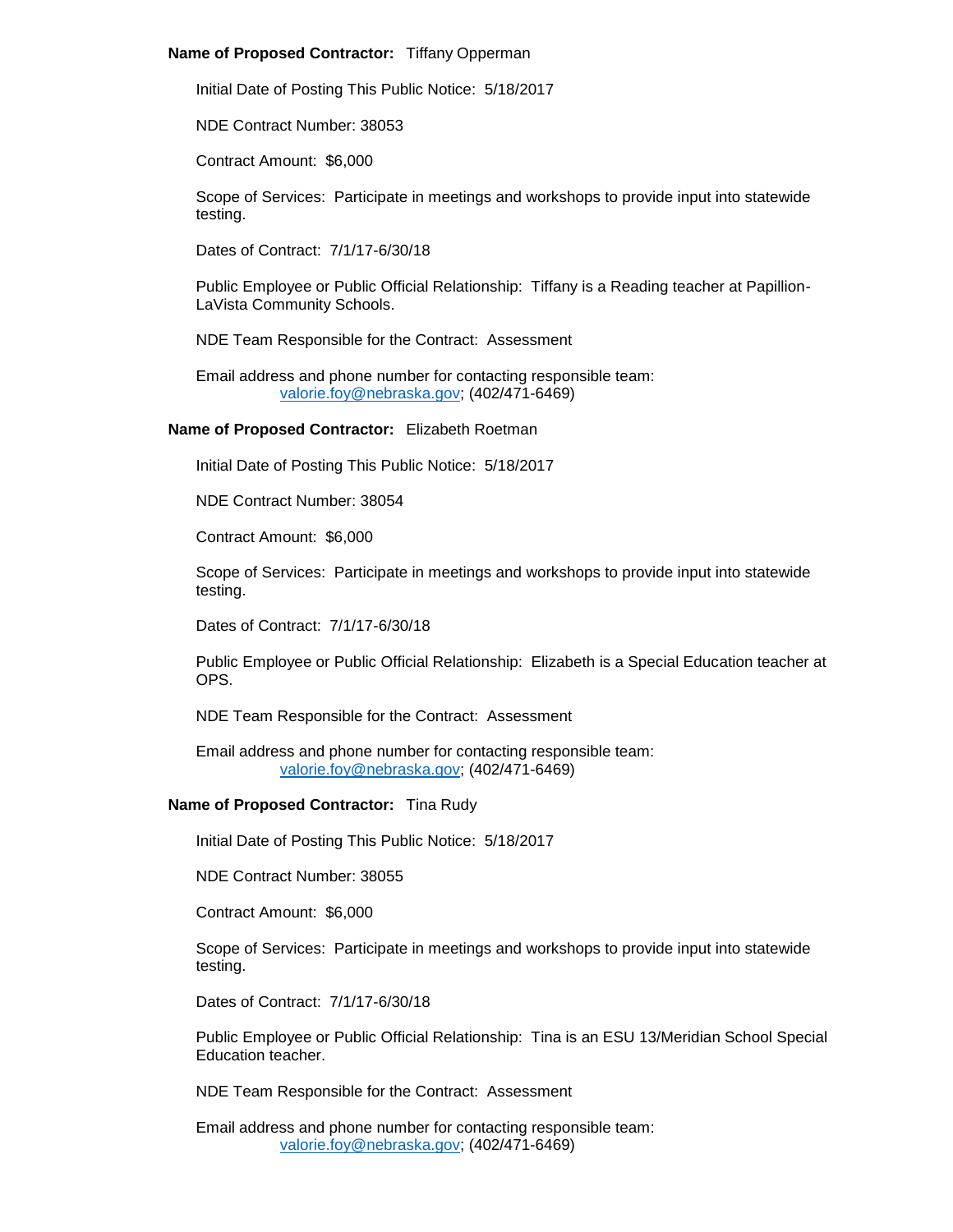## **Name of Proposed Contractor:** Kelley Salisbury

Initial Date of Posting This Public Notice: 5/18/2017

NDE Contract Number: 38056

Contract Amount: \$6,000

Scope of Services: Participate in meetings and workshops to provide input into statewide testing.

Dates of Contract: 7/1/17-6/30/18

Public Employee or Public Official Relationship: Kelley is a teacher at Ralston Public Schools.

NDE Team Responsible for the Contract: Assessment

Email address and phone number for contacting responsible team: [valorie.foy@nebraska.gov;](mailto:valorie.foy@nebraska.gov) (402/471-6469)

**Name of Proposed Contractor:** Cara Ann Schrock

Initial Date of Posting This Public Notice: 5/18/2017

NDE Contract Number: 38057

Contract Amount: \$6,000

Scope of Services: Participate in meetings and workshops to provide input into statewide testing.

Dates of Contract: 7/1/17-6/30/18

Public Employee or Public Official Relationship: Cara is a teacher at Millard Public Schools.

NDE Team Responsible for the Contract: Assessment

Email address and phone number for contacting responsible team: [valorie.foy@nebraska.gov;](mailto:valorie.foy@nebraska.gov) (402/471-6469)

# **Name of Proposed Contractor:** Shelley Sheets

Initial Date of Posting This Public Notice: 5/18/2017

NDE Contract Number: 38058

Contract Amount: \$6,000

Scope of Services: Participate in meetings and workshops to provide input into statewide testing.

Dates of Contract: 7/1/17-6/30/18

Public Employee or Public Official Relationship: Shelley is a teacher at Ralston Public Schools.

NDE Team Responsible for the Contract: Assessment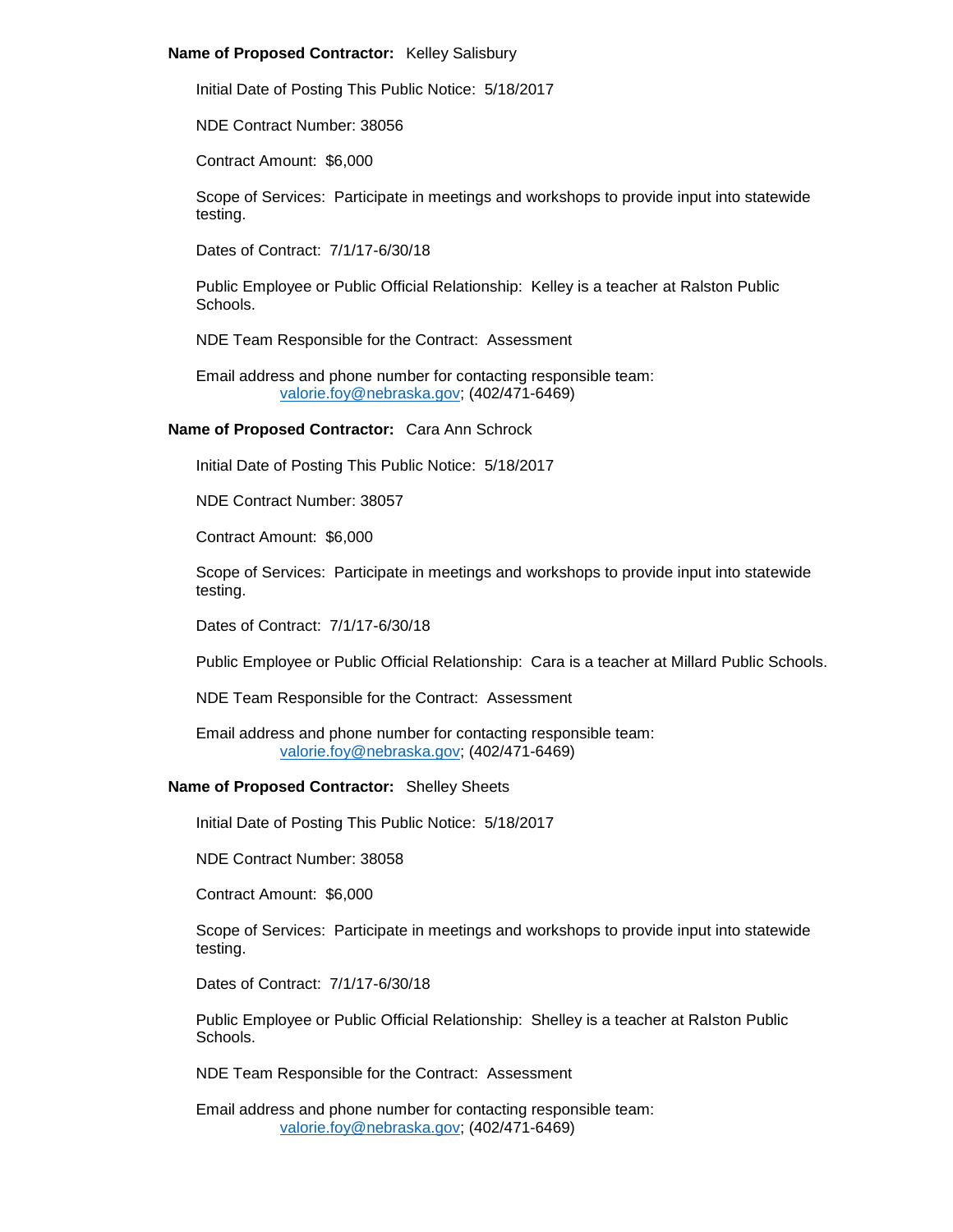#### **Name of Proposed Contractor:** Alicia Shoemaker

Initial Date of Posting This Public Notice: 5/18/2017

NDE Contract Number: 38059

Contract Amount: \$6,000

Scope of Services: Participate in meetings and workshops to provide input into statewide testing.

Dates of Contract: 7/1/17-6/30/18

Public Employee or Public Official Relationship: Alicia is a teacher at District 145 Schools.

NDE Team Responsible for the Contract: Assessment

Email address and phone number for contacting responsible team: [valorie.foy@nebraska.gov;](mailto:valorie.foy@nebraska.gov) (402/471-6469)

**Name of Proposed Contractor:** Melissa Valenta

Initial Date of Posting This Public Notice: 5/18/2017

NDE Contract Number: 38060

Contract Amount: \$6,000

Scope of Services: Participate in meetings and workshops to provide input into statewide testing.

Dates of Contract: 7/1/17-6/30/18

Public Employee or Public Official Relationship: Melissa is a teacher at Nebraska City Public Schools.

NDE Team Responsible for the Contract: Assessment

Email address and phone number for contacting responsible team: [valorie.foy@nebraska.gov;](mailto:valorie.foy@nebraska.gov) (402/471-6469)

# **Name of Proposed Contractor:** Sandi Wachter

Initial Date of Posting This Public Notice: 5/18/2017

NDE Contract Number: 38061

Contract Amount: \$6,000

Scope of Services: Participate in meetings and workshops to provide input into statewide testing.

Dates of Contract: 7/1/17-6/30/18

Public Employee or Public Official Relationship: Sandi is a Writing Coach for UMO N HO N Nation Public Schools.

NDE Team Responsible for the Contract: Assessment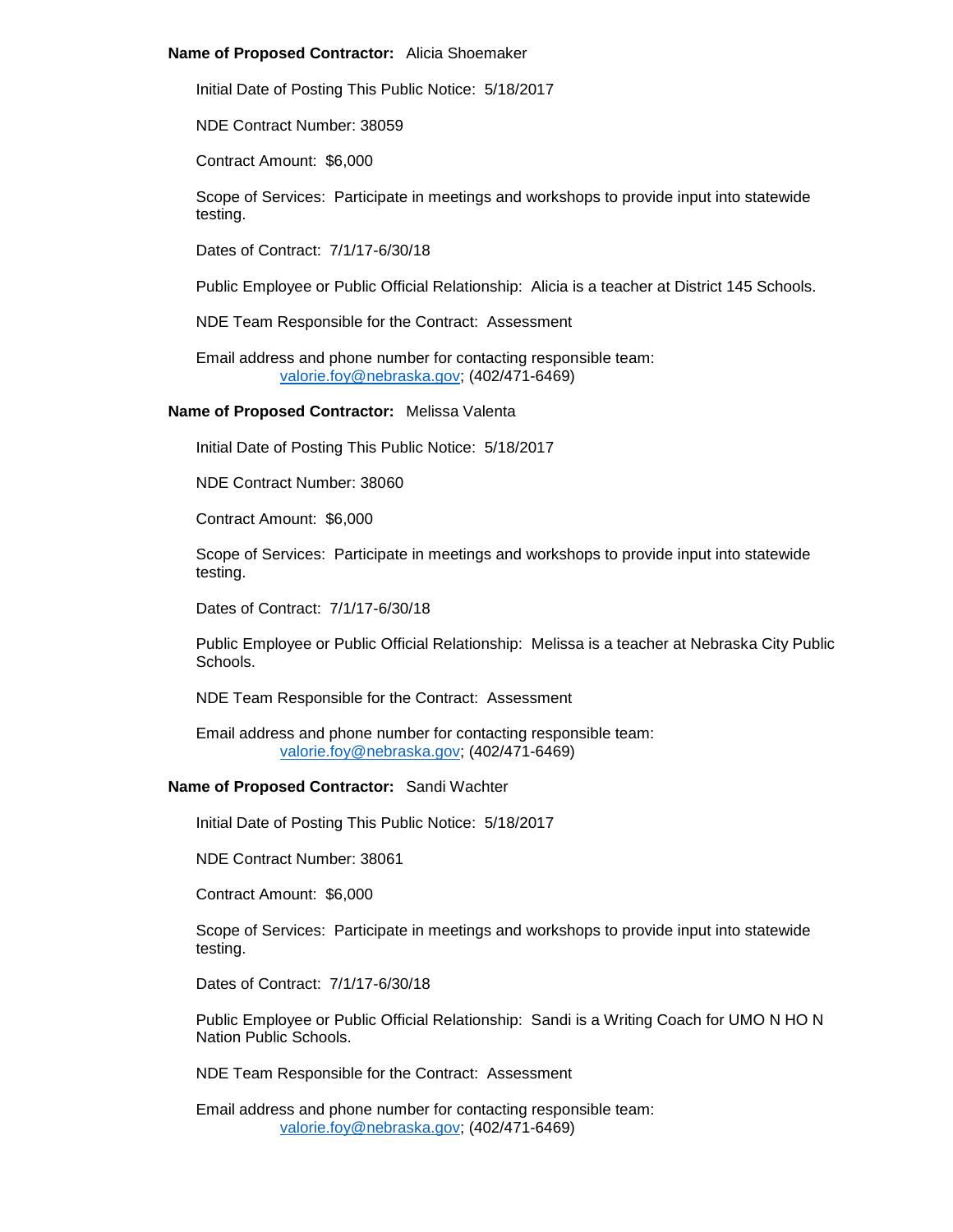## **Name of Proposed Contractor:** Angie Wernhoft

Initial Date of Posting This Public Notice: 5/18/2017

NDE Contract Number: 38062

Contract Amount: \$6,000

Scope of Services: Participate in meetings and workshops to provide input into statewide testing.

Dates of Contract: 7/1/17-6/30/18

Public Employee or Public Official Relationship: Angie is a teacher at Schuyler Community Schools.

NDE Team Responsible for the Contract: Assessment

Email address and phone number for contacting responsible team: [valorie.foy@nebraska.gov;](mailto:valorie.foy@nebraska.gov) (402/471-6469)

# **Name of Proposed Contractor:** Lori Wewel

Initial Date of Posting This Public Notice: 5/18/2017

NDE Contract Number: 38063

Contract Amount: \$6,000

Scope of Services: Participate in meetings and workshops to provide input into statewide testing.

Dates of Contract: 7/1/17-6/30/18

Public Employee or Public Official Relationship: Lori is an English teacher at Gretna Public Schools.

NDE Team Responsible for the Contract: Assessment

Email address and phone number for contacting responsible team: [valorie.foy@nebraska.gov;](mailto:valorie.foy@nebraska.gov) (402/471-6469)

## **Name of Proposed Contractor:** Cynthia Wilcox

Initial Date of Posting This Public Notice: 5/18/2017

NDE Contract Number: 38064

Contract Amount: \$6,000

Scope of Services: Participate in meetings and workshops to provide input into statewide testing.

Dates of Contract: 7/1/17-6/30/18

Public Employee or Public Official Relationship: Cynthia is an Educator at McCook Public Schools.

NDE Team Responsible for the Contract: Assessment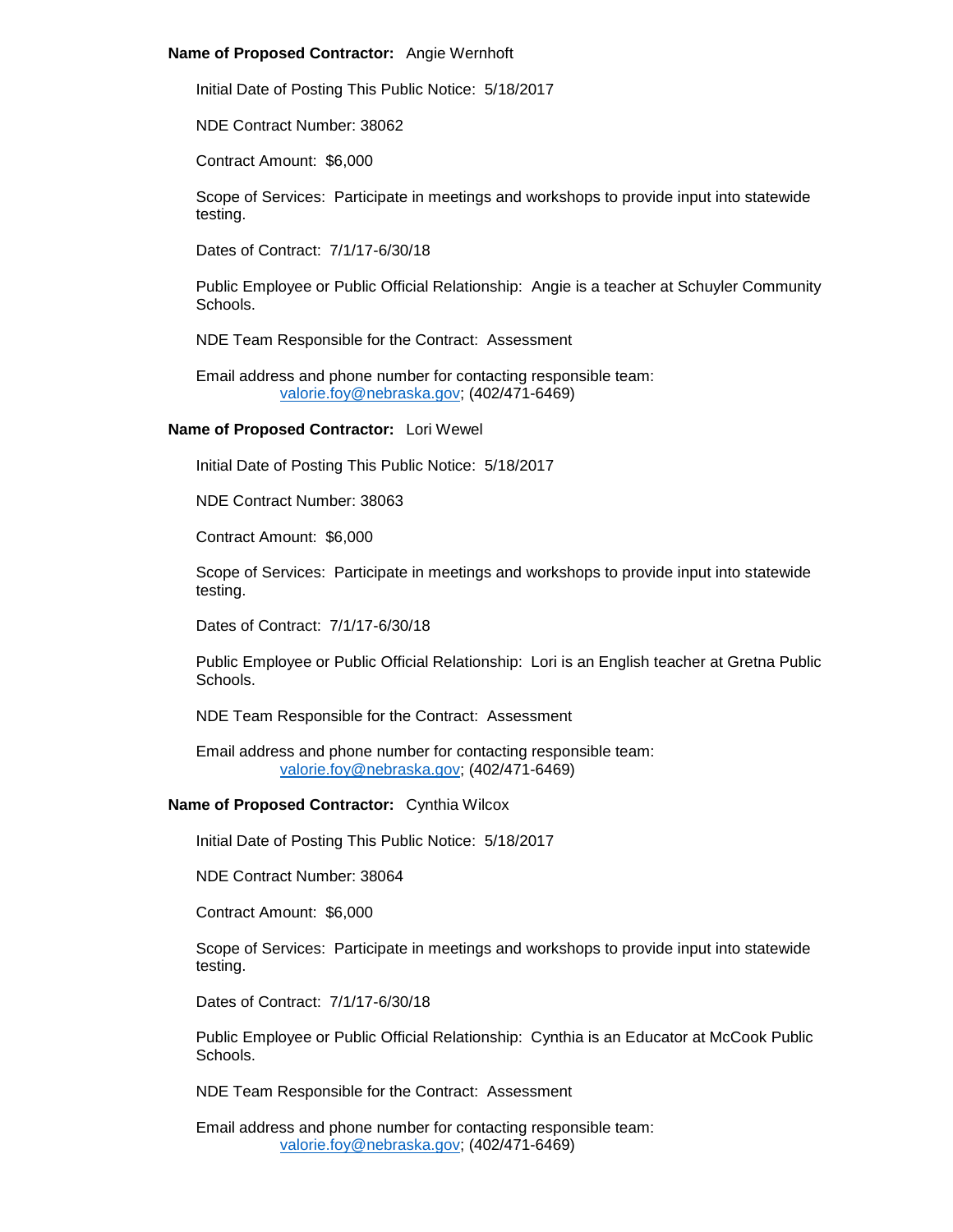## **Name of Proposed Contractor:** Karen Wolken

Initial Date of Posting This Public Notice: 5/18/2017

NDE Contract Number: 38065

Contract Amount: \$6,000

Scope of Services: Participate in meetings and workshops to provide input into statewide testing.

Dates of Contract: 7/1/17-6/30/18

Public Employee or Public Official Relationship: Karen is a teacher at Johnson-Brock School.

NDE Team Responsible for the Contract: Assessment

Email address and phone number for contacting responsible team: [valorie.foy@nebraska.gov;](mailto:valorie.foy@nebraska.gov) (402/471-6469)

**Name of Proposed Contractor:** Lori Ziemba

Initial Date of Posting This Public Notice: 5/18/2017

NDE Contract Number: 38066

Contract Amount: \$6,000

Scope of Services: Participate in meetings and workshops to provide input into statewide testing.

Dates of Contract: 7/1/17-6/30/18

Public Employee or Public Official Relationship: Lori is an employee of Shelby-Rising City Public Schools.

NDE Team Responsible for the Contract: Assessment

Email address and phone number for contacting responsible team: [valorie.foy@nebraska.gov;](mailto:valorie.foy@nebraska.gov) (402/471-6469)

# **Name of Proposed Contractor:** Edward Aken

Initial Date of Posting This Public Notice: 5/18/2017

NDE Contract Number: 38067

Contract Amount: \$6,000

Scope of Services: Participate in meetings and workshops to provide input into statewide testing.

Dates of Contract: 7/1/17-6/30/18

Public Employee or Public Official Relationship: Edward is a teacher with LPS.

NDE Team Responsible for the Contract: Assessment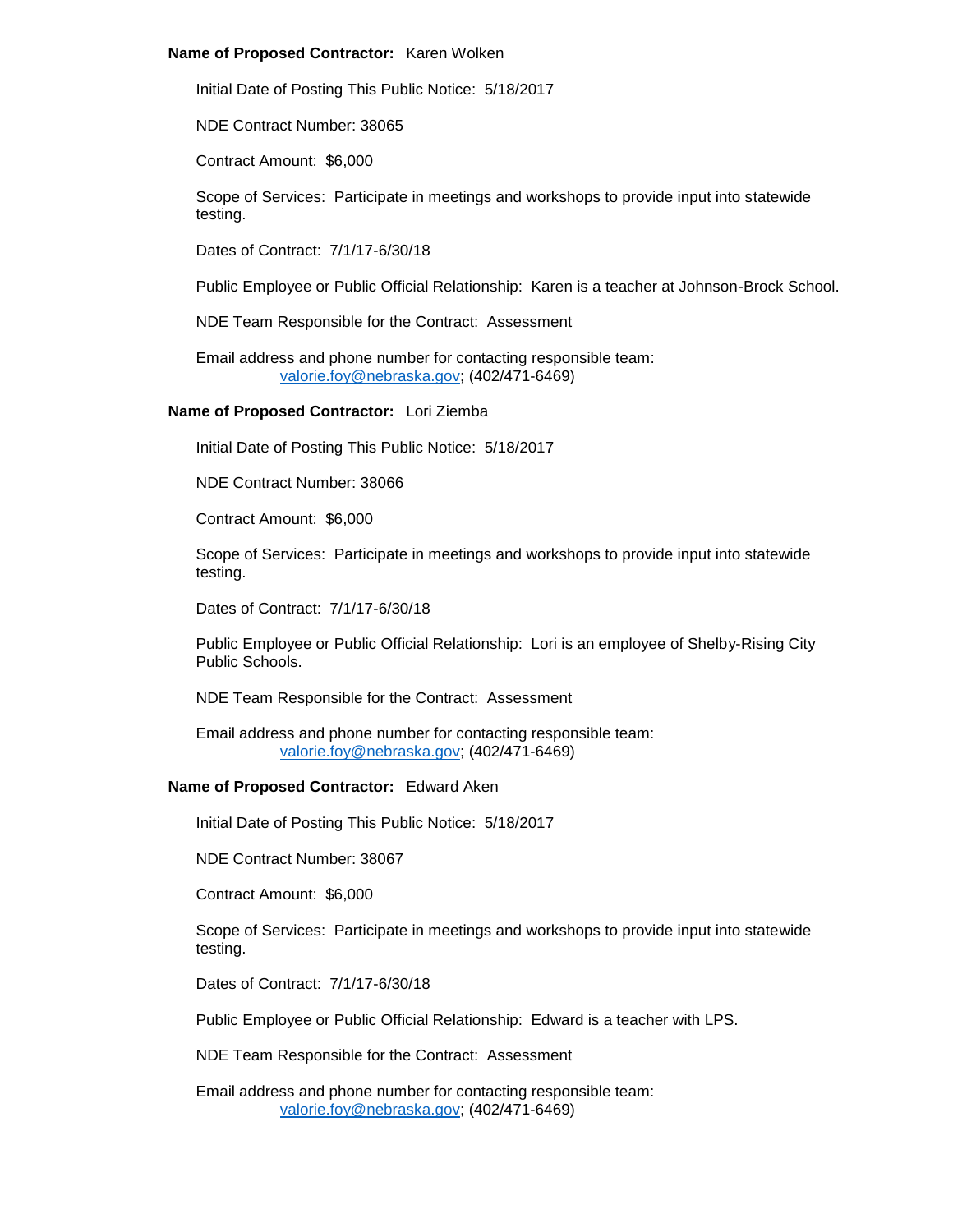#### **Name of Proposed Contractor:** Mandy Buderus

Initial Date of Posting This Public Notice: 5/18/2017

NDE Contract Number: 38068

Contract Amount: \$6,000

Scope of Services: Participate in meetings and workshops to provide input into statewide testing.

Dates of Contract: 7/1/17-6/30/18

Public Employee or Public Official Relationship: Mandy is a Reading teacher at Hastings Public Schools.

NDE Team Responsible for the Contract: Assessment

Email address and phone number for contacting responsible team: [valorie.foy@nebraska.gov;](mailto:valorie.foy@nebraska.gov) (402/471-6469)

# **Name of Proposed Contractor:** Laurie de Souza

Initial Date of Posting This Public Notice: 5/18/2017

NDE Contract Number: 38069

Contract Amount: \$6,000

Scope of Services: Participate in meetings and workshops to provide input into statewide testing.

Dates of Contract: 7/1/17-6/30/18

Public Employee or Public Official Relationship: Laurie is an English teacher at Yutan Public Schools.

NDE Team Responsible for the Contract: Assessment

Email address and phone number for contacting responsible team: [valorie.foy@nebraska.gov;](mailto:valorie.foy@nebraska.gov) (402/471-6469)

## **Name of Proposed Contractor:** Sarah Ehlers

Initial Date of Posting This Public Notice: 5/18/2017

NDE Contract Number: 38070

Contract Amount: \$6,000

Scope of Services: Participate in meetings and workshops to provide input into statewide testing.

Dates of Contract: 7/1/17-6/30/18

Public Employee or Public Official Relationship: Sarah is an Elementary Special Services Coordinator at Westside Community Schools.

NDE Team Responsible for the Contract: Assessment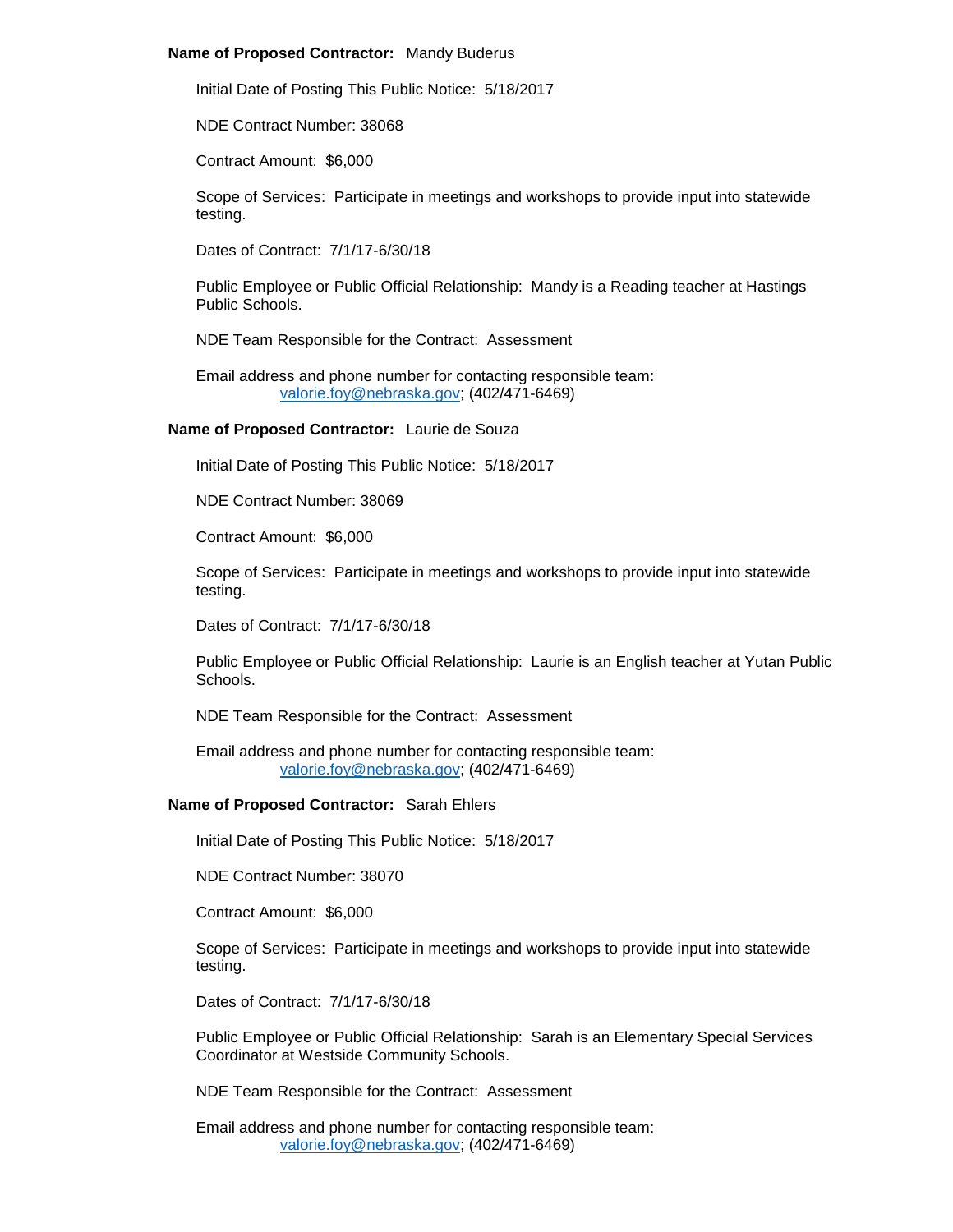#### **Name of Proposed Contractor:** Ginger Elkmeier

Initial Date of Posting This Public Notice: 5/18/2017

NDE Contract Number: 38071

Contract Amount: \$6,000

Scope of Services: Participate in meetings and workshops to provide input into statewide testing.

Dates of Contract: 7/1/17-6/30/18

Public Employee or Public Official Relationship: Ginger is an English teacher at Yutan Public Schools.

NDE Team Responsible for the Contract: Assessment

Email address and phone number for contacting responsible team: [valorie.foy@nebraska.gov;](mailto:valorie.foy@nebraska.gov) (402/471-6469)

# **Name of Proposed Contractor:** Becky Jobman

Initial Date of Posting This Public Notice: 5/18/2017

NDE Contract Number: 38072

Contract Amount: \$6,000

Scope of Services: Participate in meetings and workshops to provide input into statewide testing.

Dates of Contract: 7/1/17-6/30/18

Public Employee or Public Official Relationship: Becky is a teacher at Freeman Public Schools.

NDE Team Responsible for the Contract: Assessment

Email address and phone number for contacting responsible team: [valorie.foy@nebraska.gov;](mailto:valorie.foy@nebraska.gov) (402/471-6469)

## **Name of Proposed Contractor:** Sharon Livingston

Initial Date of Posting This Public Notice: 5/18/2017

NDE Contract Number: 38073

Contract Amount: \$6,000

Scope of Services: Participate in meetings and workshops to provide input into statewide testing.

Dates of Contract: 7/1/17-6/30/18

Public Employee or Public Official Relationship: Sharon is a Sunrise Middle School teacher for Kearney Public Schools.

NDE Team Responsible for the Contract: Assessment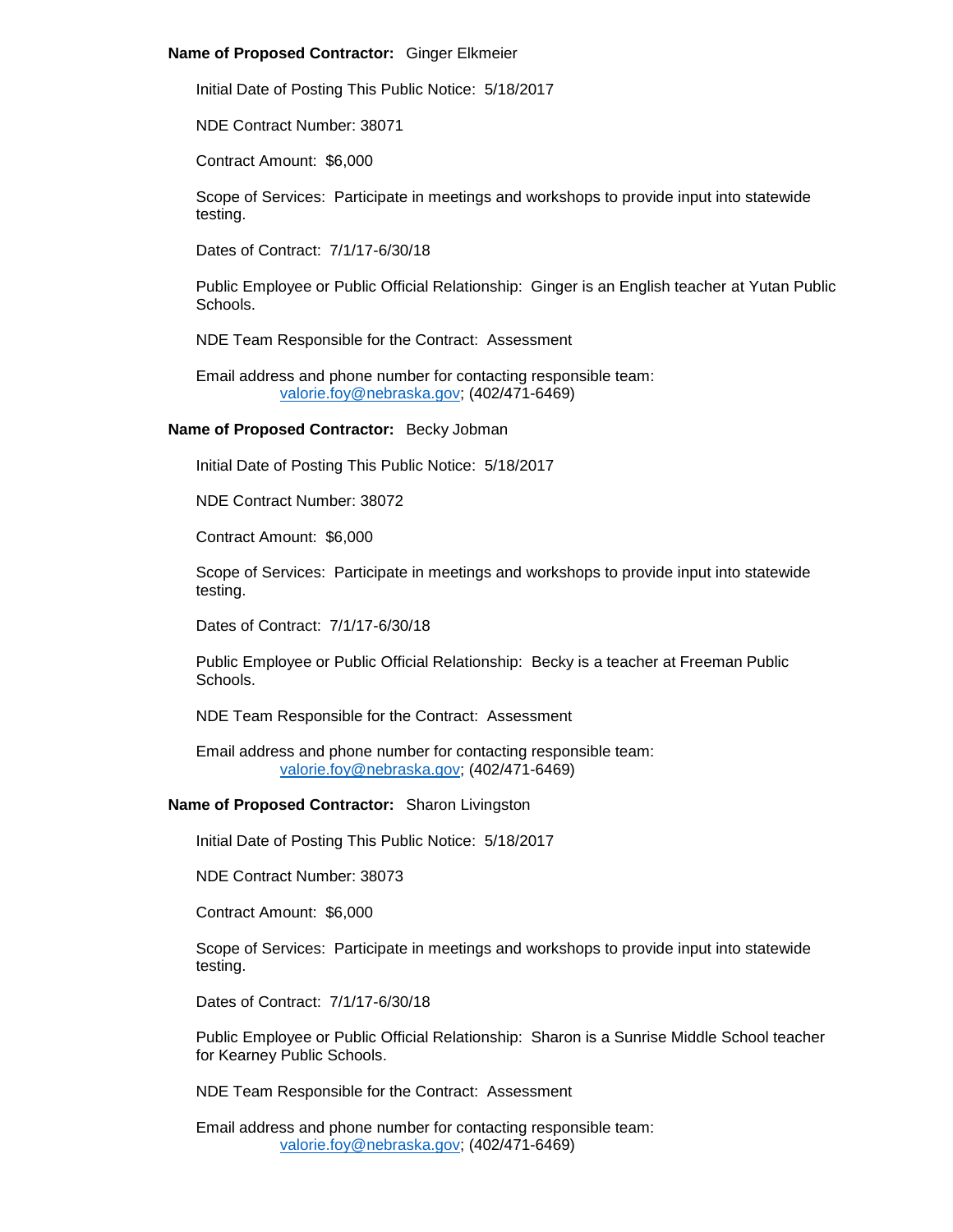#### **Name of Proposed Contractor:** Helen Lykke-Wisler

Initial Date of Posting This Public Notice: 5/18/2017

NDE Contract Number: 38074

Contract Amount: \$6,000

Scope of Services: Participate in meetings and workshops to provide input into statewide testing.

Dates of Contract: 7/1/17-6/30/18

Public Employee or Public Official Relationship: Helen is a teacher for Millard Public Schools.

NDE Team Responsible for the Contract: Assessment

Email address and phone number for contacting responsible team: [valorie.foy@nebraska.gov;](mailto:valorie.foy@nebraska.gov) (402/471-6469)

#### **Name of Proposed Contractor:** Brenda Quinones

Initial Date of Posting This Public Notice: 5/18/2017

NDE Contract Number: 38075

Contract Amount: \$6,000

Scope of Services: Participate in meetings and workshops to provide input into statewide testing.

Dates of Contract: 7/1/17-6/30/18

Public Employee or Public Official Relationship: Brenda is a teacher at Hastings Public Schools.

NDE Team Responsible for the Contract: Assessment

Email address and phone number for contacting responsible team: [valorie.foy@nebraska.gov;](mailto:valorie.foy@nebraska.gov) (402/471-6469)

## **Name of Proposed Contractor:** Sadie Rahn

Initial Date of Posting This Public Notice: 5/18/2017

NDE Contract Number: 38076

Contract Amount: \$6,000

Scope of Services: Participate in meetings and workshops to provide input into statewide testing.

Dates of Contract: 7/1/17-6/30/18

Public Employee or Public Official Relationship: Sadie is a Language Arts teacher at OPS.

NDE Team Responsible for the Contract: Assessment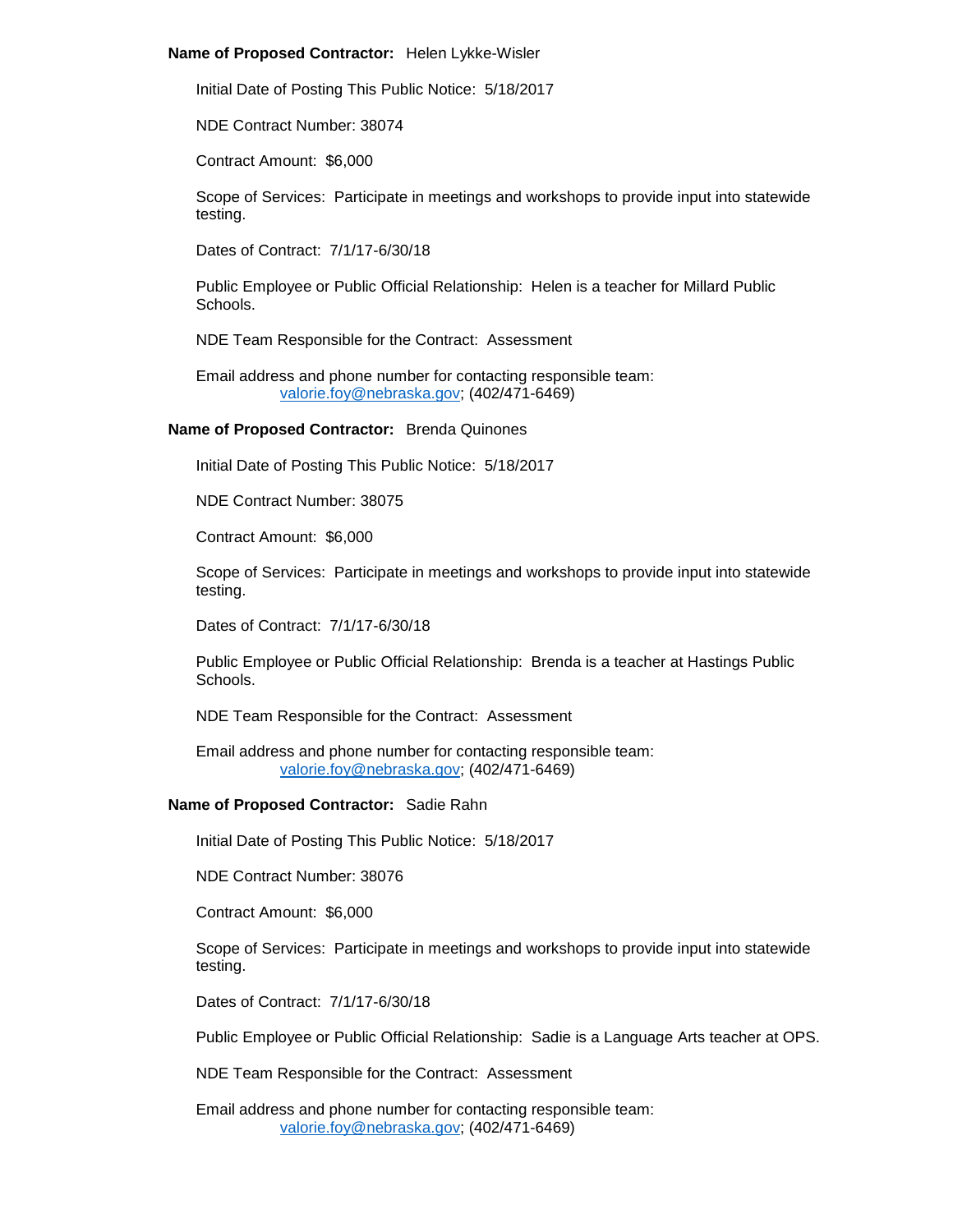## **Name of Proposed Contractor:** Julie Schik

Initial Date of Posting This Public Notice: 5/18/2017

NDE Contract Number: 38077

Contract Amount: \$6,000

Scope of Services: Participate in meetings and workshops to provide input into statewide testing.

Dates of Contract: 7/1/17-6/30/18

Public Employee or Public Official Relationship: Julie is a ELA Lead teacher at OPS.

NDE Team Responsible for the Contract: Assessment

Email address and phone number for contacting responsible team: [valorie.foy@nebraska.gov;](mailto:valorie.foy@nebraska.gov) (402/471-6469)

**Name of Proposed Contractor:** Jenny True

Initial Date of Posting This Public Notice: 5/18/2017

NDE Contract Number: 38078

Contract Amount: \$6,000

Scope of Services: Participate in meetings and workshops to provide input into statewide testing.

Dates of Contract: 7/1/17-6/30/18

Public Employee or Public Official Relationship: Jenny is a teacher for Kearney Public Schools.

NDE Team Responsible for the Contract: Assessment

Email address and phone number for contacting responsible team: [valorie.foy@nebraska.gov;](mailto:valorie.foy@nebraska.gov) (402/471-6469)

# **Name of Proposed Contractor:** Sheryl Wiese

Initial Date of Posting This Public Notice: 5/18/2017

NDE Contract Number: 38079

Contract Amount: \$6,000

Scope of Services: Participate in meetings and workshops to provide input into statewide testing.

Dates of Contract: 7/1/17-6/30/18

Public Employee or Public Official Relationship: Sheryl is an employee of Beatrice Public Schools.

NDE Team Responsible for the Contract: Assessment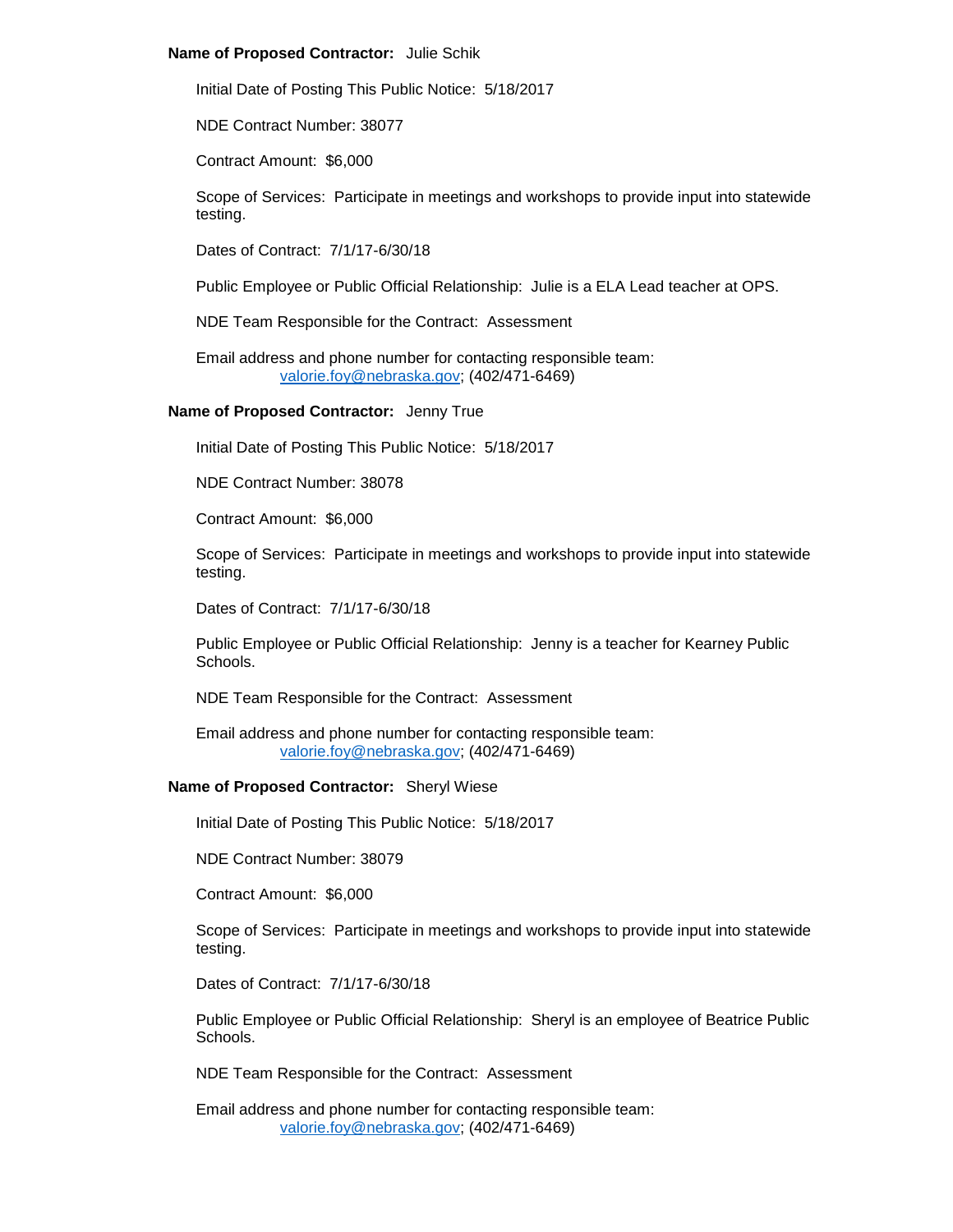## **Name of Proposed Contractor:** Christy Cox

Initial Date of Posting This Public Notice: 5/19/2017

NDE Contract Number: 37323

Contract Amount: \$6,000

Scope of Services: Participate in meetings and workshops to provide input into statewide testing.

Dates of Contract: 6/1/17-6/30/17

Public Employee or Public Official Relationship: Christy is a Special Education teacher for Grand Island Public Schools.

NDE Team Responsible for the Contract: Assessment

Email address and phone number for contacting responsible team: [valorie.foy@nebraska.gov;](mailto:valorie.foy@nebraska.gov) (402/471-6469)

# **Name of Proposed Contractor:** Joni Hegge

Initial Date of Posting This Public Notice: 5/19/2017

NDE Contract Number: 37324

Contract Amount: \$6,000

Scope of Services: Participate in meetings and workshops to provide input into statewide testing.

Dates of Contract: 6/1/17-6/30/17

Public Employee or Public Official Relationship: Joni is an employee of Lyons Decatur.

NDE Team Responsible for the Contract: Assessment

Email address and phone number for contacting responsible team: [valorie.foy@nebraska.gov;](mailto:valorie.foy@nebraska.gov) (402/471-6469)

# **Name of Proposed Contractor:** Amy Odson

Initial Date of Posting This Public Notice: 5/19/2017

NDE Contract Number: 37325

Contract Amount: \$6,000

Scope of Services: Participate in meetings and workshops to provide input into statewide testing.

Dates of Contract: 6/1/17-6/30/17

Public Employee or Public Official Relationship: Amy is an employee of Papillion LaVista Community Schools.

NDE Team Responsible for the Contract: Assessment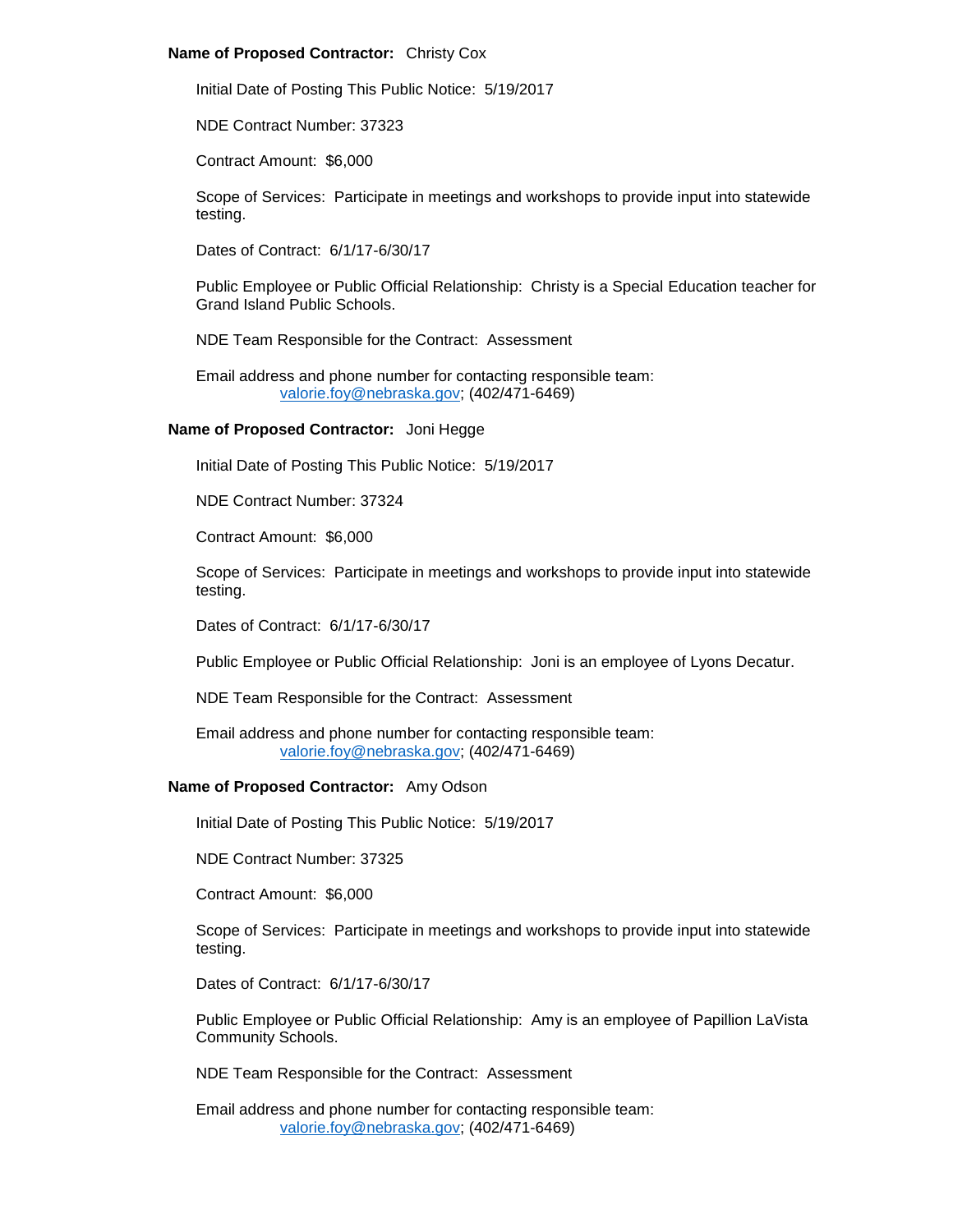#### **Name of Proposed Contractor:** Kelley Salisbury

Initial Date of Posting This Public Notice: 5/19/2017

NDE Contract Number: 37326

Contract Amount: \$6,000

Scope of Services: Participate in meetings and workshops to provide input into statewide testing.

Dates of Contract: 6/1/17-6/30/17

Public Employee or Public Official Relationship: Kelley is a teacher at Ralston Public Schools.

NDE Team Responsible for the Contract: Assessment

Email address and phone number for contacting responsible team: [valorie.foy@nebraska.gov;](mailto:valorie.foy@nebraska.gov) (402/471-6469)

# **Name of Proposed Contractor:** Melissa Valenta

Initial Date of Posting This Public Notice: 5/19/2017

NDE Contract Number: 37327

Contract Amount: \$6,000

Scope of Services: Participate in meetings and workshops to provide input into statewide testing.

Dates of Contract: 6/1/17-6/30/17

Public Employee or Public Official Relationship: Melissa is a teacher at Nebraska City Public Schools.

NDE Team Responsible for the Contract: Assessment

Email address and phone number for contacting responsible team: [valorie.foy@nebraska.gov;](mailto:valorie.foy@nebraska.gov) (402/471-6469)

# **Name of Proposed Contractor:** Brenda Waugh

Initial Date of Posting This Public Notice: 5/19/2017

NDE Contract Number: 37328

Contract Amount: \$6,000

Scope of Services: Participate in meetings and workshops to provide input into statewide testing.

Dates of Contract: 6/1/17-6/30/17

Public Employee or Public Official Relationship: Brenda is a Resource teacher at Winnebago Public School.

NDE Team Responsible for the Contract: Assessment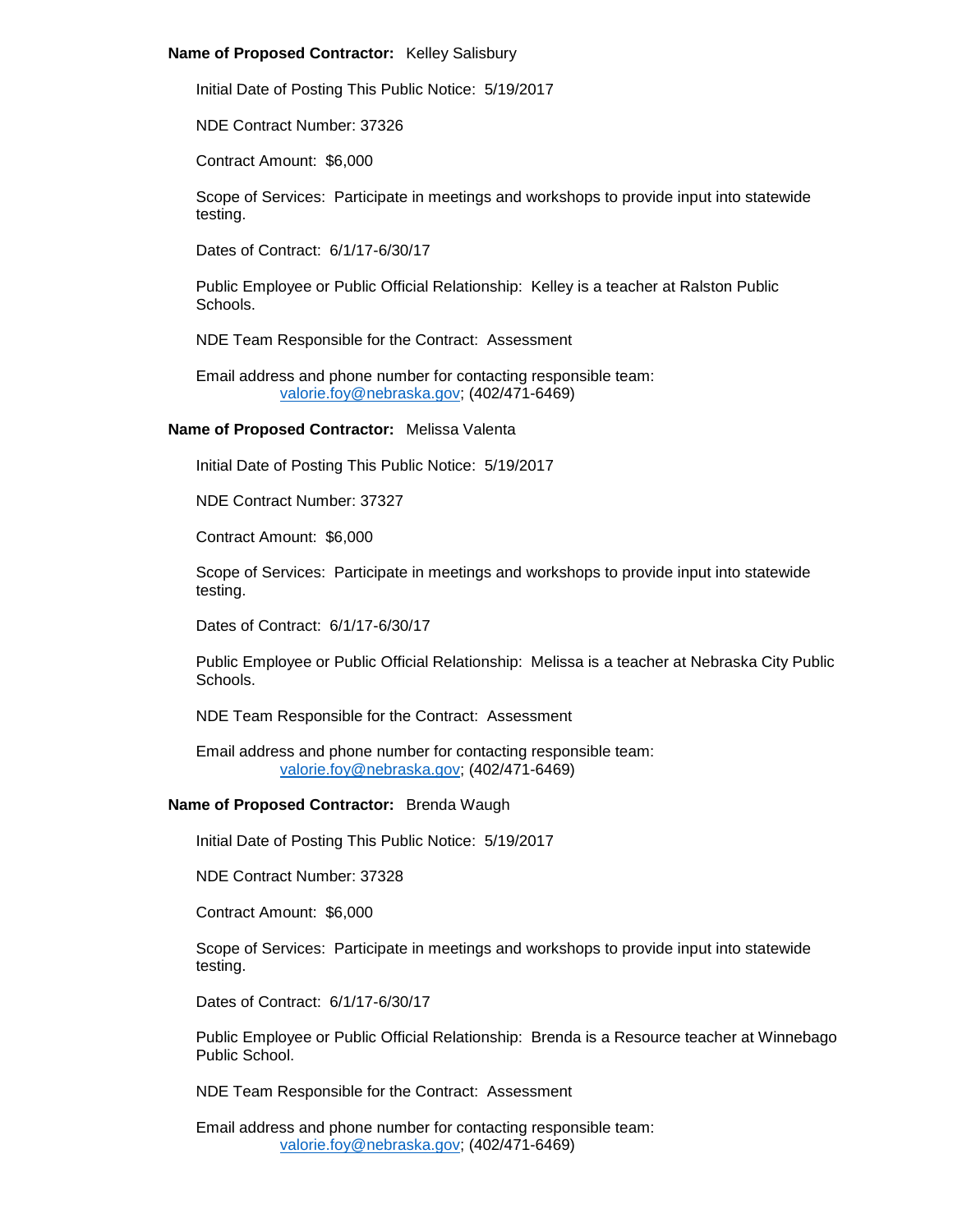# **Name of Proposed Contractor:** Lori Ziemba

Initial Date of Posting This Public Notice: 5/19/2017

NDE Contract Number: 37329

Contract Amount: \$6,000

Scope of Services: Participate in meetings and workshops to provide input into statewide testing.

Dates of Contract: 6/1/17-6/30/17

Public Employee or Public Official Relationship: Lori is an employee of Shelby-Rising City Public School.

NDE Team Responsible for the Contract: Assessment

Email address and phone number for contacting responsible team: [valorie.foy@nebraska.gov;](mailto:valorie.foy@nebraska.gov) (402/471-6469)

# **Name of Proposed Contractor:** Holly Johnson

Initial Date of Posting This Public Notice: 5/22/2017

NDE Contract Number: 37330

Contract Amount: \$14,500

Scope of Services: Website development for Step Up to Quality.

Dates of Contract: 6/1/17-5/31/18

Public Employee or Public Official Relationship: Spouse is an employee of Department of Motor Vehicles.

NDE Team Responsible for the Contract: Early Childhood

Email address and phone number for contacting responsible team: [melody.hobson@nebraska.gov;](mailto:melody.hobson@nebraska.gov) (402/471-0263)

# **Name of Proposed Contractor:** Kristina Wellendorf

Initial Date of Posting This Public Notice: 5/22/2017

NDE Contract Number: 37333

Contract Amount: \$6,000

Scope of Services: Participate in meetings and workshops to provide input into statewide testing.

Dates of Contract: 6/1/17-6/30/17

Public Employee or Public Official Relationship: Kristina is a teacher at OPS.

NDE Team Responsible for the Contract: Assessment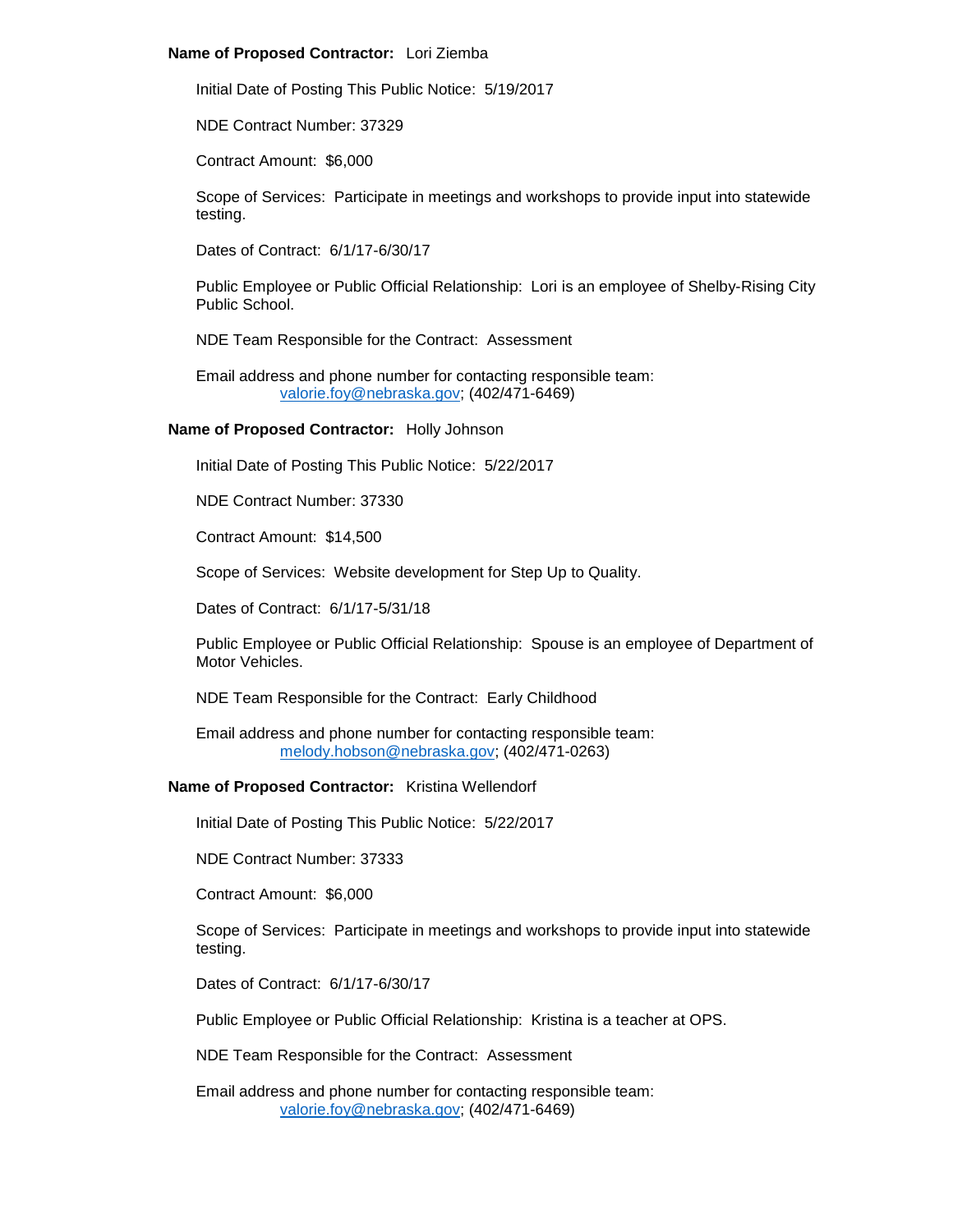#### **Name of Proposed Contractor:** Jennifer Cramer-Brink

Initial Date of Posting This Public Notice: 5/22/2017

NDE Contract Number: 37334

Contract Amount: \$6,000

Scope of Services: Participate in meetings and workshops to provide input into statewide testing.

Dates of Contract: 6/1/17-6/30/17

Public Employee or Public Official Relationship: Jennifer is a Special Education teacher at Westside Community Schools.

NDE Team Responsible for the Contract: Assessment

Email address and phone number for contacting responsible team: [valorie.foy@nebraska.gov;](mailto:valorie.foy@nebraska.gov) (402/471-6469)

**Name of Proposed Contractor:** Thomas Hanson

Initial Date of Posting This Public Notice: 5/22/2017

NDE Contract Number: 37335

Contract Amount: \$30,000

Scope of Services: Provide assistance to the partnership between NDE, Nebraska Department of Economic Development & Nebraska Department of Labor on initial pilots WIOA Sector Partnership.

Dates of Contract: 5/23/17-11/30/17

Public Employee or Public Official Relationship: Spouse is a teacher at LPS.

NDE Team Responsible for the Contract: Teaching & Learning

Email address and phone number for contacting responsible team: [cory.epler@nebraska.gov;](mailto:cory.epler@nebraska.gov) (402/471-3240)

#### **Name of Proposed Contractor:** Katie Healey

Initial Date of Posting This Public Notice: 5/25/2017

NDE Contract Number: 38081

Contract Amount: \$6,000

Scope of Services: Participate in meetings and workshops to provide input into statewide testing.

Dates of Contract: 7/1/17-6/30/18

Public Employee or Public Official Relationship: Katie is an employee of Westside Community Schools, Pediatric Therapy Center.

NDE Team Responsible for the Contract: Assessment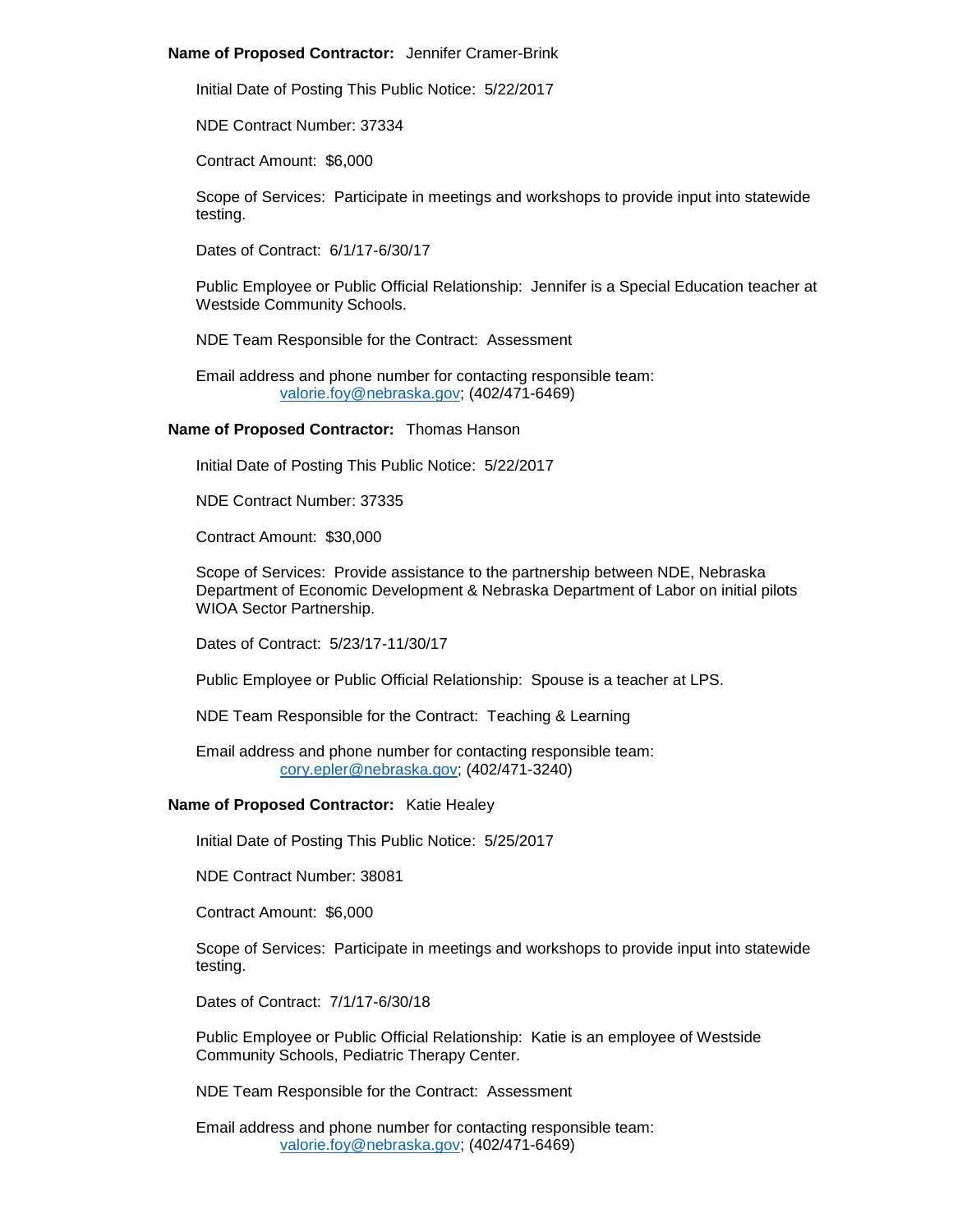#### **Name of Proposed Contractor:** Megan Nixon

Initial Date of Posting This Public Notice: 5/25/2017

NDE Contract Number: 38082

Contract Amount: \$6,000

Scope of Services: Participate in meetings and workshops to provide input into statewide testing.

Dates of Contract: 7/1/17-6/30/18

Public Employee or Public Official Relationship: Megan is an employee of Pender Public Schools.

NDE Team Responsible for the Contract: Assessment

Email address and phone number for contacting responsible team: [valorie.foy@nebraska.gov;](mailto:valorie.foy@nebraska.gov) (402/471-6469)

# **Name of Proposed Contractor:** Amy Brown

Initial Date of Posting This Public Notice: 5/25/2017

NDE Contract Number: 38083

Contract Amount: \$6,000

Scope of Services: Participate in meetings and workshops to provide input into statewide testing.

Dates of Contract: 7/1/17-6/30/18

Public Employee or Public Official Relationship: Amy is a 3<sup>rd</sup> Grade Teacher at Norfolk Public Schools.

NDE Team Responsible for the Contract: Assessment

Email address and phone number for contacting responsible team: [valorie.foy@nebraska.gov;](mailto:valorie.foy@nebraska.gov) (402/471-6469)

#### **Name of Proposed Contractor:** Rochelle Erikson

Initial Date of Posting This Public Notice: 5/25/2017

NDE Contract Number: 38084

Contract Amount: \$6,000

Scope of Services: Participate in meetings and workshops to provide input into statewide testing.

Dates of Contract: 7/1/17-6/30/18

Public Employee or Public Official Relationship: Rochelle is an employee of OPS.

NDE Team Responsible for the Contract: Assessment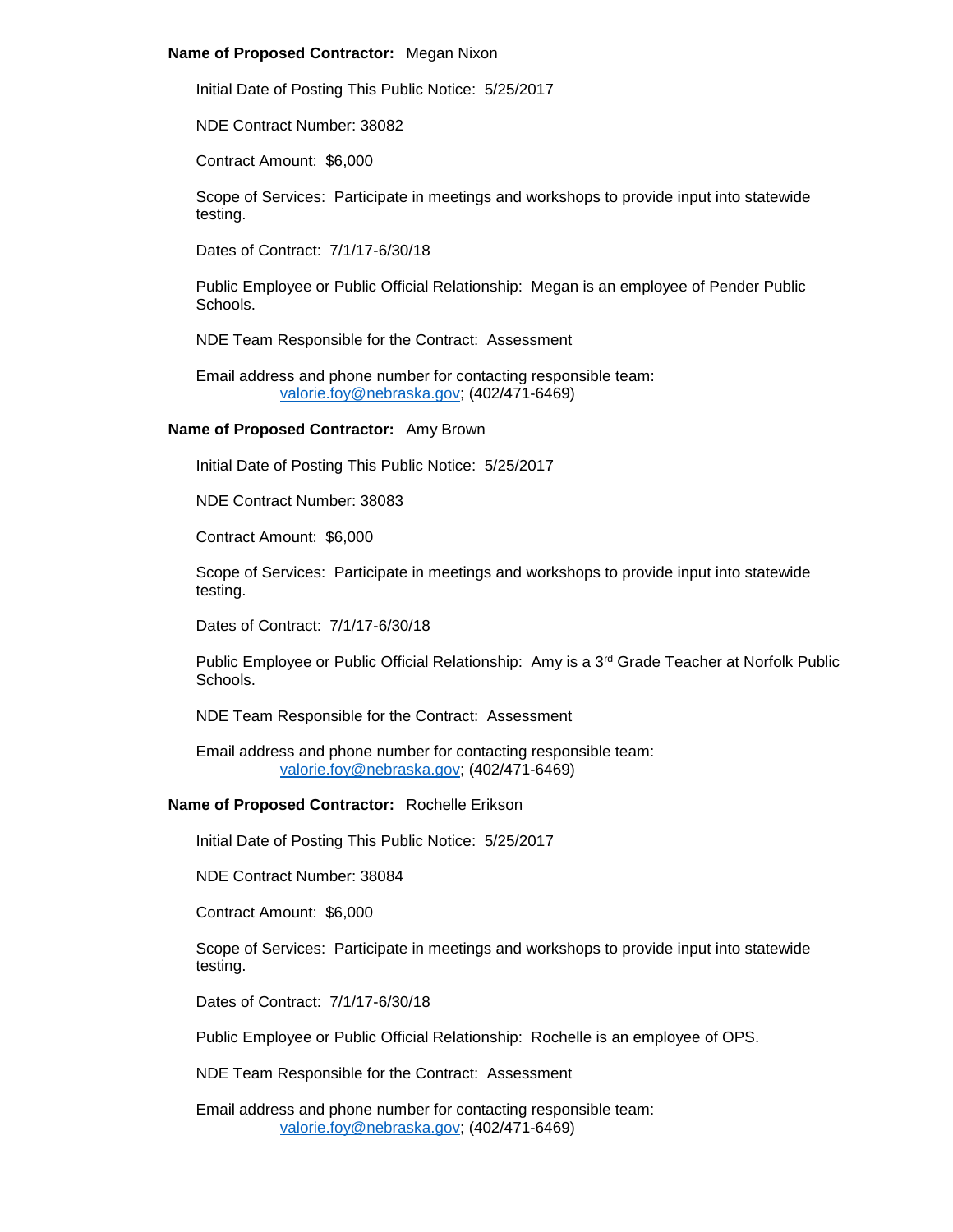#### **Name of Proposed Contractor:** Mishelle Fields

Initial Date of Posting This Public Notice: 5/25/2017

NDE Contract Number: 38085

Contract Amount: \$6,000

Scope of Services: Participate in meetings and workshops to provide input into statewide testing.

Dates of Contract: 7/1/17-6/30/18

Public Employee or Public Official Relationship: Mishelle is an employee of Ponca Public Schools.

NDE Team Responsible for the Contract: Assessment

Email address and phone number for contacting responsible team: [valorie.foy@nebraska.gov;](mailto:valorie.foy@nebraska.gov) (402/471-6469)

#### **Name of Proposed Contractor:** Pamela Frangedakis

Initial Date of Posting This Public Notice: 5/25/2017

NDE Contract Number: 38086

Contract Amount: \$6,000

Scope of Services: Participate in meetings and workshops to provide input into statewide testing.

Dates of Contract: 7/1/17-6/30/18

Public Employee or Public Official Relationship: Pamela and her spouse are employees of Nebraska City Public Schools.

NDE Team Responsible for the Contract: Assessment

Email address and phone number for contacting responsible team: [valorie.foy@nebraska.gov;](mailto:valorie.foy@nebraska.gov) (402/471-6469)

#### **Name of Proposed Contractor:** Rebecca Knox

Initial Date of Posting This Public Notice: 5/25/2017

NDE Contract Number: 38087

Contract Amount: \$6,000

Scope of Services: Participate in meetings and workshops to provide input into statewide testing.

Dates of Contract: 7/1/17-6/30/18

Public Employee or Public Official Relationship: Rebecca is a Special Education Teacher at St. Paul Public Schools.

NDE Team Responsible for the Contract: Assessment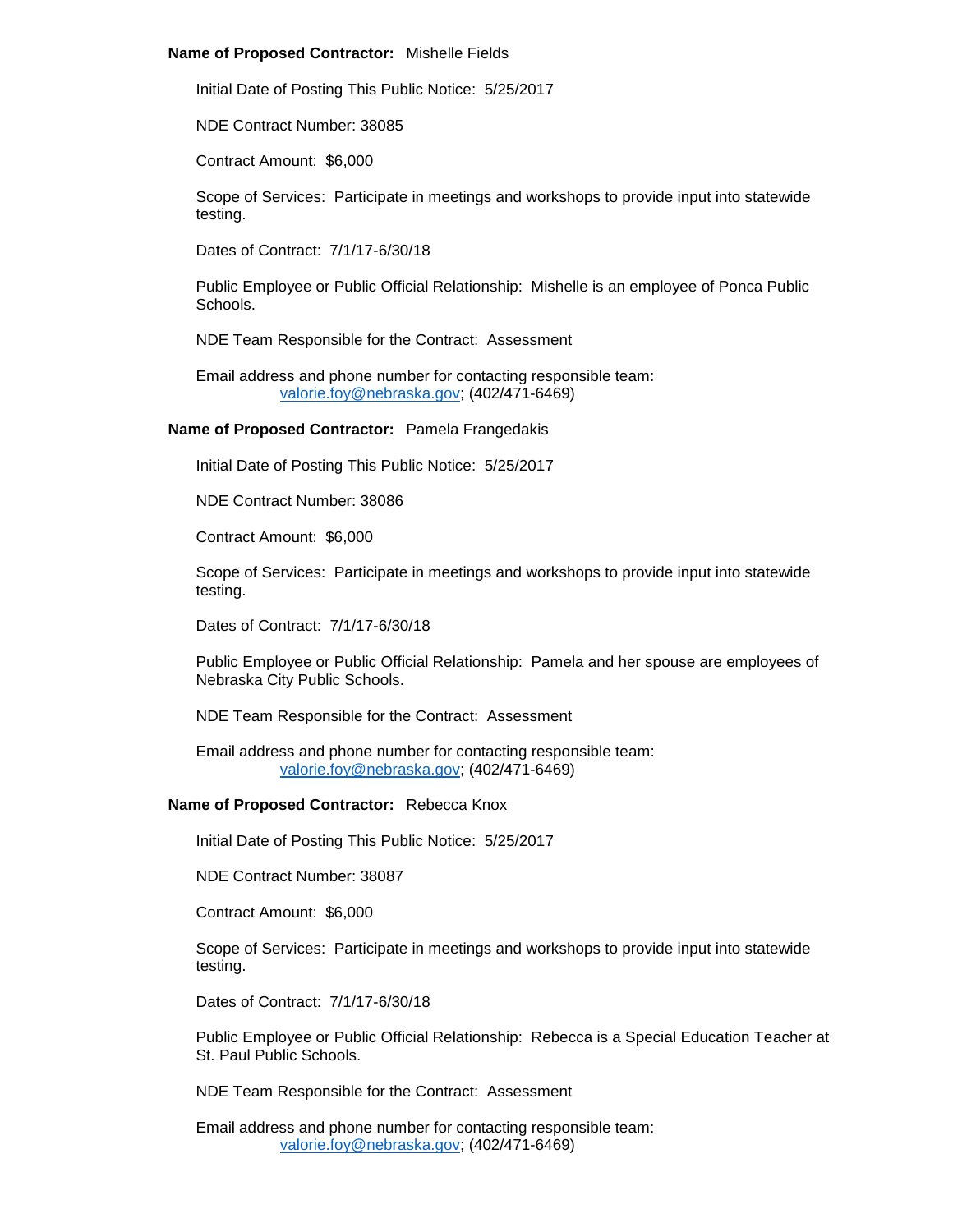#### **Name of Proposed Contractor:** Michelle Schroeder Smith

Initial Date of Posting This Public Notice: 5/25/2017

NDE Contract Number: 38088

Contract Amount: \$6,000

Scope of Services: Participate in meetings and workshops to provide input into statewide testing.

Dates of Contract: 7/1/17-6/30/18

Public Employee or Public Official Relationship: Michelle is a 3<sup>rd</sup> Grade Teacher at Seward Public Schools.

NDE Team Responsible for the Contract: Assessment

Email address and phone number for contacting responsible team: [valorie.foy@nebraska.gov;](mailto:valorie.foy@nebraska.gov) (402/471-6469)

#### **Name of Proposed Contractor:** Barbara Waugh

Initial Date of Posting This Public Notice: 5/25/2017

NDE Contract Number: 38089

Contract Amount: \$6,000

Scope of Services: Participate in meetings and workshops to provide input into statewide testing.

Dates of Contract: 7/1/17-6/30/18

Public Employee or Public Official Relationship: Barbara is a teacher at Chadron Public Schools.

NDE Team Responsible for the Contract: Assessment

Email address and phone number for contacting responsible team: [valorie.foy@nebraska.gov;](mailto:valorie.foy@nebraska.gov) (402/471-6469)

# **Name of Proposed Contractor:** Tara Burrage

Initial Date of Posting This Public Notice: 5/25/2017

NDE Contract Number: 38092

Contract Amount: \$6,000

Scope of Services: Participate in meetings and workshops to provide input into statewide testing.

Dates of Contract: 7/1/17-6/30/18

Public Employee or Public Official Relationship: Tara is a Special Education Teacher at LPS.

NDE Team Responsible for the Contract: Assessment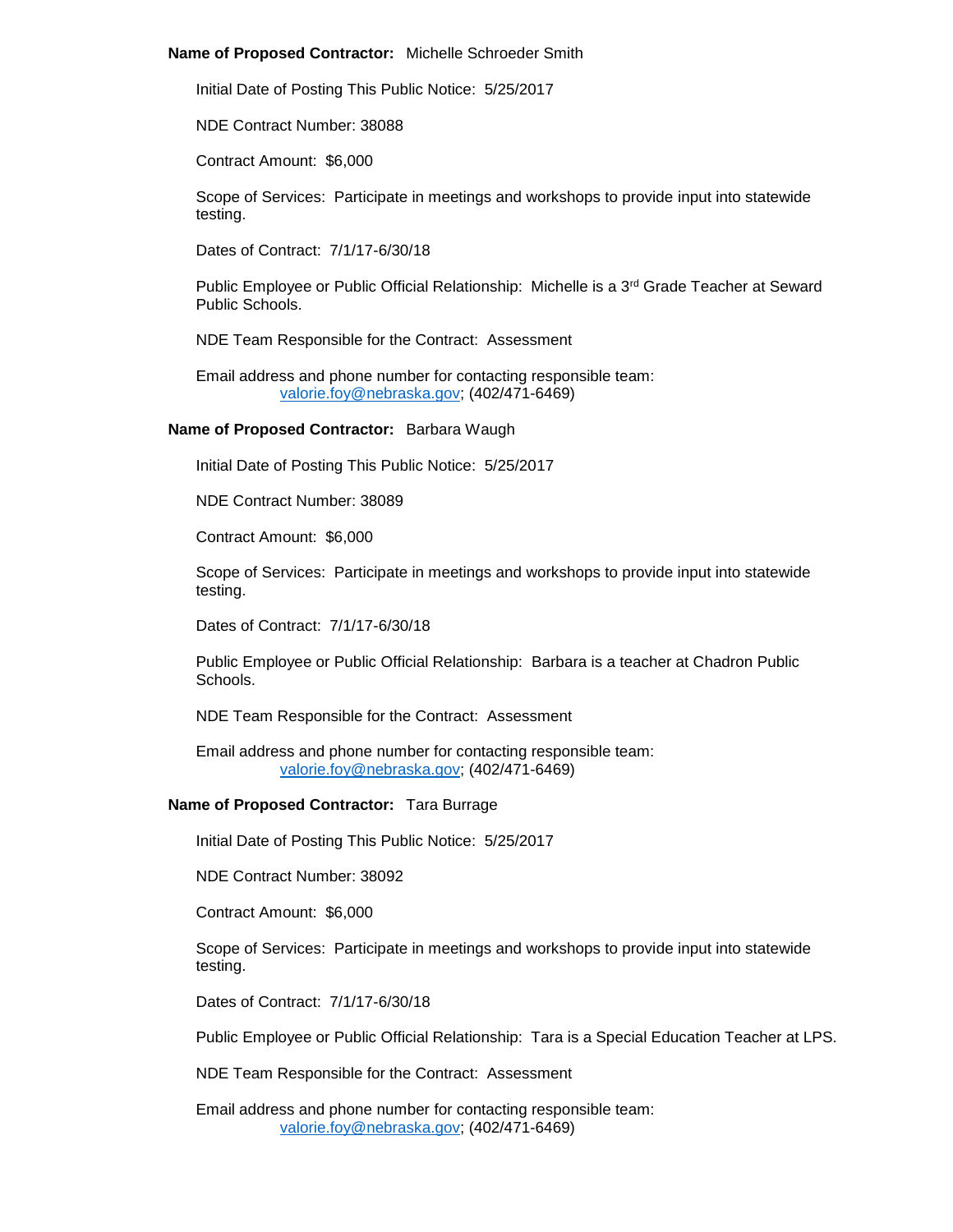## **Name of Proposed Contractor:** Sharlyn Fischer

Initial Date of Posting This Public Notice: 5/25/2017

NDE Contract Number: 38093

Contract Amount: \$6,000

Scope of Services: Participate in meetings and workshops to provide input into statewide testing.

Dates of Contract: 7/1/17-6/30/18

Public Employee or Public Official Relationship: Sharlyn is a teacher at OPS.

NDE Team Responsible for the Contract: Assessment

Email address and phone number for contacting responsible team: [valorie.foy@nebraska.gov;](mailto:valorie.foy@nebraska.gov) (402/471-6469)

**Name of Proposed Contractor:** Krysten Andre-Henn

Initial Date of Posting This Public Notice: 5/25/2017

NDE Contract Number: 38094

Contract Amount: \$6,000

Scope of Services: Participate in meetings and workshops to provide input into statewide testing.

Dates of Contract: 7/1/17-6/30/18

Public Employee or Public Official Relationship: Krysten is a teacher at North Platte Public Schools.

NDE Team Responsible for the Contract: Assessment

Email address and phone number for contacting responsible team: [valorie.foy@nebraska.gov;](mailto:valorie.foy@nebraska.gov) (402/471-6469)

**Name of Proposed Contractor:** Sharon Wordekemper

Initial Date of Posting This Public Notice: 5/25/2017

NDE Contract Number: 38095

Contract Amount: \$6,000

Scope of Services: Participate in meetings and workshops to provide input into statewide testing.

Dates of Contract: 7/1/17-6/30/18

Public Employee or Public Official Relationship: Sharon is a Resource Teacher at McCook Public Schools.

NDE Team Responsible for the Contract: Assessment